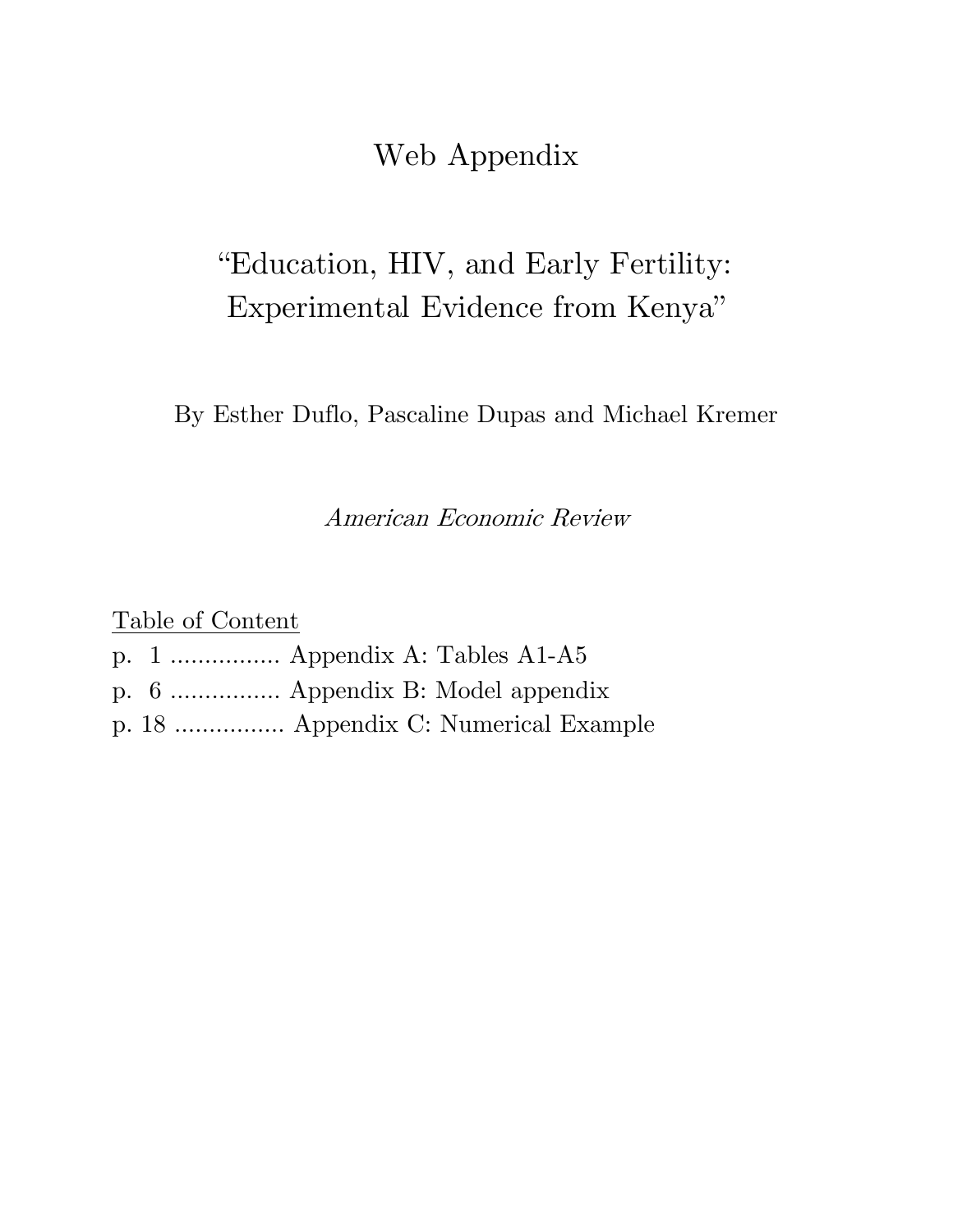# Appendix A. Tables A1-A5.

|                                   | $\left( 1\right)$                                                          | (2)                | (3)               | $\left( 4\right)$  |  |  |  |
|-----------------------------------|----------------------------------------------------------------------------|--------------------|-------------------|--------------------|--|--|--|
|                                   |                                                                            | Dep. Var.:         |                   |                    |  |  |  |
|                                   | Dummy equal to 1 if Roll Call data is consistent with Quality Control data |                    |                   |                    |  |  |  |
|                                   | Girls reported as                                                          | Girls reported as  |                   |                    |  |  |  |
|                                   | having started                                                             | not having started | Girls reported as | Girls reported as  |  |  |  |
| Sample:                           | childbearing                                                               | childbearing       | having a child    | not having a child |  |  |  |
|                                   | in roll call data                                                          | in roll call data  | in roll call data | in roll call data  |  |  |  |
| Stand-Alone Education Subsidy (S) | 0.009                                                                      | 0.004              | 0.005             | 0.016              |  |  |  |
|                                   | (0.033)                                                                    | (0.057)            | (0.040)           | (0.047)            |  |  |  |
| Stand-Alone HIV Education (H)     | $-0.040$                                                                   | $-0.087$           | $-0.053$          | 0.030              |  |  |  |
|                                   | (0.040)                                                                    | (0.059)            | (0.044)           | (0.038)            |  |  |  |
| Joint Program (SH)                | $-0.029$                                                                   | $-0.040$           | $-0.059$          | 0.023              |  |  |  |
|                                   | (0.033)                                                                    | (0.063)            | (0.039)           | (0.041)            |  |  |  |
| Observations                      | 1144                                                                       | 276                | 931               | 452                |  |  |  |
| Mean of Dep. Var. (Control)       | 0.789                                                                      | 0.826              | 0.792             | 0.892              |  |  |  |
| $p$ -val (Test: $S = SH$ )        | 0.303                                                                      | 0.500              | 0.162             | 0.889              |  |  |  |
| $p$ -val (Test: $H = SH$ )        | 0.794                                                                      | 0.498              | 0.897             | 0.864              |  |  |  |
| $p$ -val (Test: $S = H$ )         | 0.257                                                                      | 0.143              | 0.249             | 0.763              |  |  |  |

Table A1. Accuracy of Roll Call Method

Notes: To check the accuracy of the childbearing data obtained through the Roll Call method, a subset of girls were randomly sampled for a "Quality Control" survey administered at their home in early 2006. Girls who had been identified as having started childbearing according to the roll call were oversampled. The childbearing information collected through the home visits was obtained from the target respondent herself in 44% of the cases; from her mother in 27% of the cases; from another female relative in 10% of the cases; and from a male relative in the rest of the cases.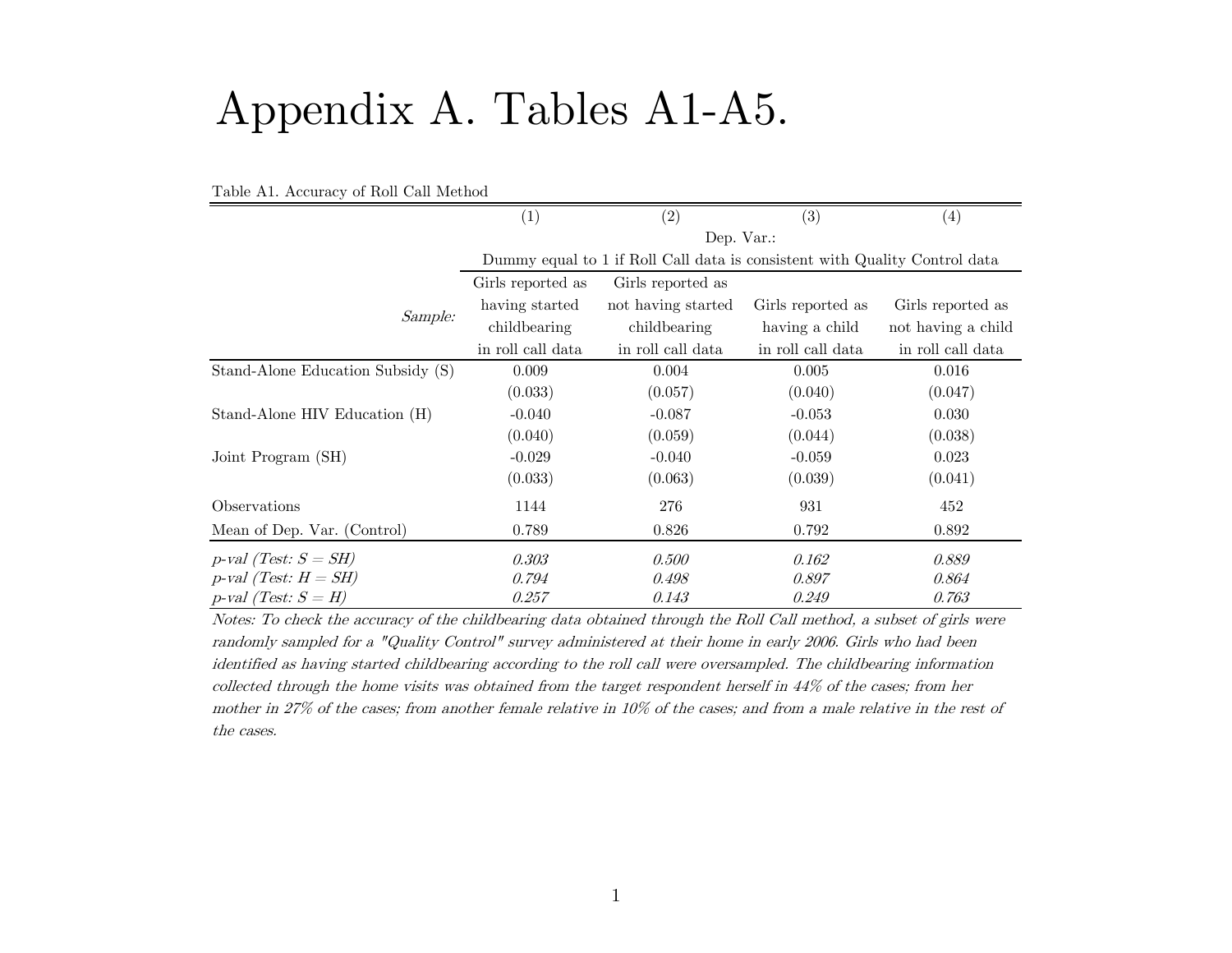|  |  |  |  | Table A2. Attrition in Roll Call Data |  |
|--|--|--|--|---------------------------------------|--|
|--|--|--|--|---------------------------------------|--|

|                                                                                       | (1)                                    | (2)                                                                | (3)                        | (4)                                  | (5)                                 | (6)                                  | (7)                              |  |
|---------------------------------------------------------------------------------------|----------------------------------------|--------------------------------------------------------------------|----------------------------|--------------------------------------|-------------------------------------|--------------------------------------|----------------------------------|--|
|                                                                                       |                                        | Outcomes missing after 3 years                                     |                            |                                      | Outcomes missing after 5 years      |                                      |                                  |  |
|                                                                                       | Dropped<br>Out of<br>Primary<br>School | Attendance<br>rate (when<br>enrolled) over<br>5 surprise<br>visits | ${\rm Ever}$<br>Married    | Ever<br>Pregnant                     | Dropped Out<br>of Primary<br>School | ${\rm Ever}$<br>Married              | Ever<br>Pregnant                 |  |
| Panel A. Girls                                                                        |                                        |                                                                    |                            |                                      |                                     |                                      |                                  |  |
| Stand-Alone Education Subsidy (S)                                                     | 0.001<br>(0.005)                       | $-0.002$<br>(0.009)                                                | $-0.002$<br>(0.005)        | $-0.005$<br>(0.005)                  | $-0.014$<br>(0.010)                 | $-0.001$<br>(0.014)                  | $-0.002$<br>(0.014)              |  |
| Stand-Alone HIV Education (H)                                                         | $-0.003$<br>(0.006)                    | 0.013<br>(0.009)                                                   | $-0.001$<br>(0.006)        | $-0.002$<br>(0.006)                  | $-0.019$<br>$(0.010)*$              | $-0.021$<br>(0.015)                  | $-0.024$<br>(0.015)              |  |
| Joint Program (SH)                                                                    | 0.010<br>(0.006)                       | 0.015<br>$(0.008)*$                                                | 0.010<br>(0.007)           | 0.007<br>(0.007)                     | $-0.005$<br>(0.012)                 | $-0.008$<br>(0.018)                  | $-0.006$<br>(0.018)              |  |
| Observations                                                                          | 9482                                   | 9482                                                               | 9482                       | 9482                                 | 9482                                | 9482                                 | 9482                             |  |
| Mean Attrition (Control Group)                                                        | 0.037                                  | 0.131                                                              | 0.038                      | 0.044                                | 0.076                               | 0.123                                | 0.132                            |  |
| $p$ -val (Test: $S = SH$ )<br>$p$ -val (Test: $H = SH$ )<br>$p$ -val (Test: $S = H$ ) | 0.115<br>$0.041**$<br>0.422            | $0.037**$<br>$0.816\,$<br>$0.109\,$                                | $0.063*$<br>0.136<br>0.860 | $0.061*$<br>$\it 0.235$<br>$0.575\,$ | 0.331<br>0.167<br>$0.485\,$         | 0.642<br>$0.418\,$<br>$0.082^{\ast}$ | 0.789<br>0.263<br>$0.052^{\ast}$ |  |
| Panel B: Boys                                                                         |                                        |                                                                    |                            |                                      |                                     |                                      |                                  |  |
| Stand-Alone Education Subsidy (S)                                                     | $-0.001$<br>(0.005)                    | 0.000<br>(0.008)                                                   | $-0.001$<br>(0.006)        | $-0.002$<br>(0.006)                  | $-0.001$<br>(0.010)                 | $-0.003$<br>(0.019)                  | 0.018<br>$(0.010)*$              |  |
| Stand-Alone HIV Education (H)                                                         | 0.005<br>(0.005)                       | 0.010<br>(0.006)                                                   | 0.002<br>(0.006)           | 0.004<br>(0.006)                     | $-0.003$<br>(0.009)                 | $-0.020$<br>(0.017)                  | 0.009<br>(0.009)                 |  |
| Joint Program (SH)                                                                    | $0.005\,$<br>(0.007)                   | $0.002\,$<br>(0.006)                                               | 0.005<br>(0.008)           | $0.002\,$<br>(0.008)                 | $-0.004$<br>(0.012)                 | $-0.010$<br>(0.021)                  | $0.006\,$<br>(0.010)             |  |
| Observations                                                                          | 9797                                   | 9797                                                               | 9797                       | 9797                                 | 9797                                | 9797                                 | 9797                             |  |
| Mean of Dep. Var. (Control)                                                           | 0.030                                  | 0.077                                                              | 0.038                      | 0.036                                | 0.059                               | 0.133                                | 0.085                            |  |
| $p$ -val (Test: $S = SH$ )<br>$p$ -val (Test: $H = SH$ )<br>$p$ -val (Test: $S = H$ ) | $0.380\,$<br>$\it 0.953$<br>$0.208\,$  | 0.810<br>0.223<br>0.211                                            | 0.354<br>0.678<br>0.533    | 0.660<br>0.700<br>0.294              | $0.824\,$<br>0.980<br>0.808         | 0.705<br>0.542<br>0.231              | 0.231<br>$0.715\,$<br>$0.330\,$  |  |

Notes: Dependent variables are dummies equal to 1 if the information is missing for the respondent. Estimates obtained through OLS regressions that include controls for year of birth, school size, randomization strata dummies and roll call dates. Standard errors clustered at the school level. \*\*\*, \*\*, \* indicate significance at 1, 5 and 10%.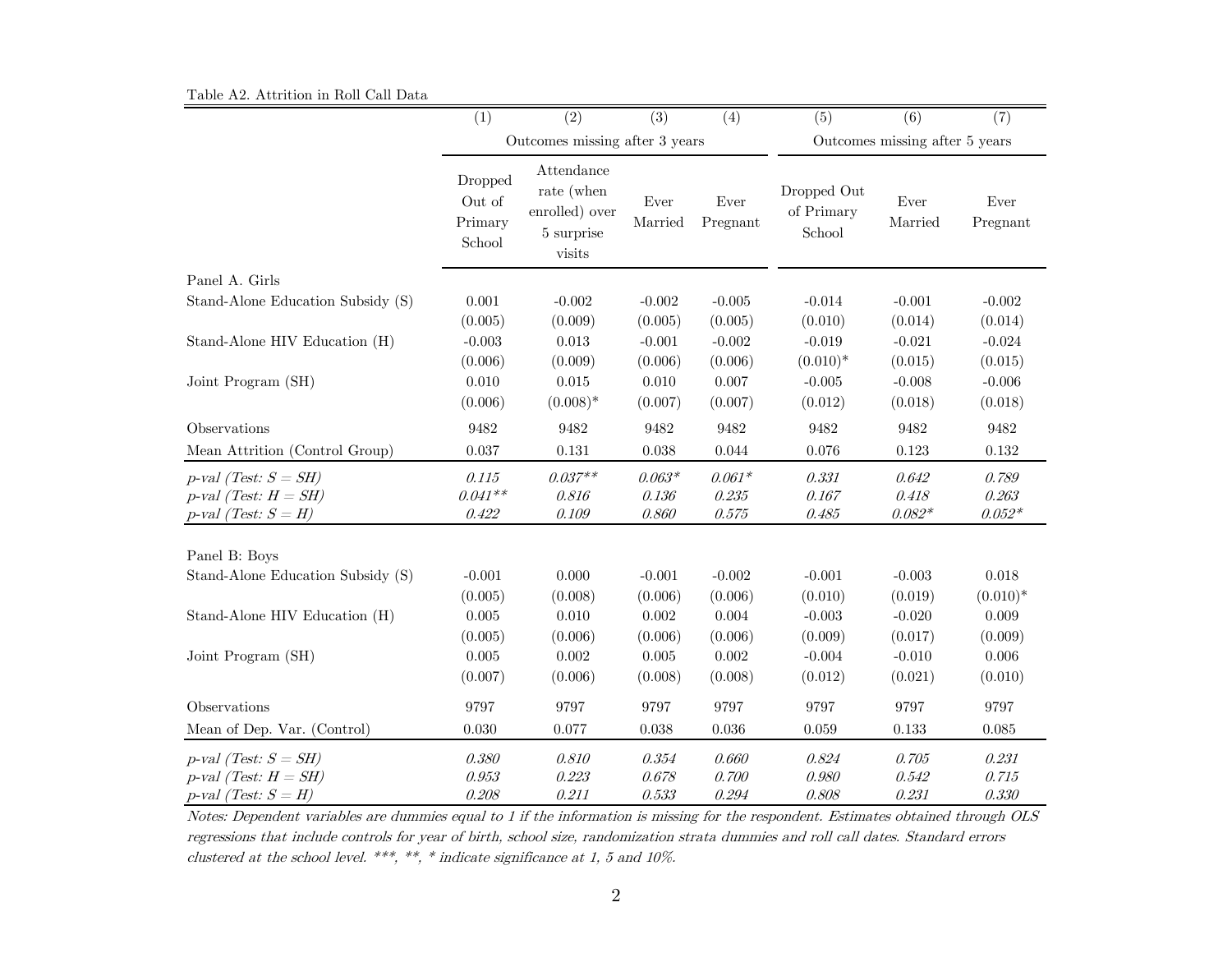#### Table A3. Survey Rates during Long-Run Follow-up (after 7 years)

|                                                                                       | (1)                          | (2)                                    | (3)                                                 | (4)                                 | (5)                               | (6)                                | (7)                                            | (8)                                                                     | (9)                                       | (10)                                         |
|---------------------------------------------------------------------------------------|------------------------------|----------------------------------------|-----------------------------------------------------|-------------------------------------|-----------------------------------|------------------------------------|------------------------------------------------|-------------------------------------------------------------------------|-------------------------------------------|----------------------------------------------|
|                                                                                       | Identified as<br>Dead during | If not dead: $\,$                      | If Sampled<br>for $IT$ :                            | If not Dead:                        |                                   |                                    | Final Follow-up Sample (with sampling weights) |                                                                         |                                           |                                              |
| Panel A. Girls                                                                        | Regular<br>Tracking<br>(RT)  | Found and<br>Surveyed<br>during RT     | Found and<br>Surveyed<br>during $\operatorname{IT}$ | Found and<br>Surveyed<br>(RT or IT) | Surveyed                          | Non-missing<br>Grades<br>Completed | fertility                                      | Non-missing Non-missing Follow-up Blood draw<br>HSV2 Status survey date |                                           | date                                         |
| Stand-Alone Education Subsidy (S)                                                     | $-0.001$                     | 0.087                                  | $-0.044$                                            | 0.060                               | 0.007                             | 0.012                              | 0.006                                          | 0.008                                                                   | $-28.380$                                 | $-31.575$                                    |
| Stand-Alone HIV Education (H)                                                         | (0.004)<br>0.001<br>(0.003)  | $(0.016)$ ***<br>0.044<br>$(0.017)$ ** | (0.029)<br>0.008<br>(0.030)                         | $(0.013)$ ***<br>0.021<br>(0.014)   | (0.014)<br>0.015<br>(0.014)       | (0.015)<br>0.020<br>(0.015)        | (0.014)<br>0.015<br>(0.014)                    | (0.016)<br>0.015<br>(0.016)                                             | $(10.992)$ **<br>$-20.853$<br>$(10.828)*$ | $(11.206)$ ***<br>$-21.316$<br>$(11.742)^*$  |
| Joint Program (SH)                                                                    | $-0.004$<br>(0.004)          | 0.090<br>$(0.017)$ ***                 | 0.041<br>(0.031)                                    | 0.073<br>$(0.015)$ ***              | 0.037<br>$(0.014)$ ***            | 0.038<br>$(0.015)$ ***             | 0.037<br>$(0.014)$ **                          | 0.046<br>$(0.015)$ ***                                                  | $-25.120$<br>$(11.318)$ **                | $-28.026$<br>$(11.720)$ **                   |
| Observations<br>Mean (Control Group)                                                  | 9482<br>$\,0.013\,$          | 9354<br>0.444                          | 1291<br>0.783                                       | $\bf 9354$<br>$\,0.565\,$           | 6016<br>0.942                     | 6016<br>0.937                      | 6016<br>0.944                                  | 6016<br>0.910                                                           | 5719                                      | $5515\,$                                     |
| $p$ -val (Test: $S = SH$ )<br>$p$ -val (Test: $H = SH$ )<br>$p$ -val (Test: $S = H$ ) | 0.401<br>0.124<br>0.548      | 0.824<br>$0.006***$<br>$0.009***$      | $0.006***$<br>$0.328\,$<br>$0.094*$                 | 0.369<br>$0.001***$<br>$0.006***$   | $0.024**$<br>0.116<br>0.535       | $0.05**$<br>$0.189\,$<br>0.569     | $0.022**$<br>0.117<br>0.513                    | $0.009***$<br>$0.051*$<br>0.636                                         | 0.765<br>0.702<br>0.478                   | 0.745<br>0.574<br>$0.366\,$                  |
| Panel B. Boys                                                                         |                              |                                        |                                                     |                                     |                                   |                                    |                                                |                                                                         |                                           |                                              |
| Stand-Alone Education Subsidy (S)<br>Stand-Alone HIV Education (H)                    | $-0.001$<br>(0.004)<br>0.003 | 0.070<br>$(0.017)$ ***<br>0.003        | 0.042<br>(0.028)<br>$-0.013$                        | 0.044<br>$(0.015)$ ***<br>$-0.017$  | 0.024<br>$(0.010)$ **<br>$-0.005$ | 0.024<br>$(0.010)$ **<br>$-0.004$  | 0.025<br>$(0.010)$ **<br>$-0.005$              | 0.030<br>$(0.014)$ **<br>$-0.003$                                       | $-25.515$<br>$(10.508)$ **<br>$-15.301$   | $-31.334$<br>$(10.929)$ ***<br>$-21.297$     |
| Joint Program (SH)                                                                    | (0.004)<br>0.000<br>(0.004)  | (0.018)<br>0.062<br>$(0.019)$ ***      | (0.026)<br>0.046<br>$(0.025)^*$                     | (0.015)<br>0.040<br>$(0.016)$ **    | (0.010)<br>0.020<br>$(0.010)$ **  | (0.010)<br>0.022<br>$(0.010)$ **   | (0.010)<br>0.021<br>$(0.010)$ **               | (0.014)<br>0.039<br>$(0.014)$ ***                                       | (10.170)<br>$-27.131$<br>$(10.997)$ **    | $(10.815)$ **<br>$-30.791$<br>$(11.201)$ *** |
| Observations<br>Mean (Control Group)                                                  | 9797<br>0.016                | 9638<br>$\,0.554\,$                    | 1179<br>$\,0.845\,$                                 | 9638<br>0.670                       | 6783<br>0.969                     | 6783<br>0.964                      | 6783<br>0.969                                  | 6783<br>$\,0.918\,$                                                     | 6595                                      | 6312                                         |
| $p$ -val (Test: $S = SH$ )<br>$p$ -val (Test: $H = SH$ )<br>$p$ -val (Test: $S = H$ ) | 0.711<br>0.467<br>0.267      | 0.672<br>$0.004***$<br>$0***$          | $\it 0.909$<br>$0.033**$<br>$0.07*$                 | 0.786<br>$0.001***$<br>$0***$       | 0.672<br>$0.018**$<br>$0.007***$  | 0.786<br>$0.014**$<br>$0.008***$   | 0.677<br>$0.015**$<br>$0.005***$               | 0.527<br>$0.002***$<br>$0.017**$                                        | 0.882<br>0.269<br>0.344                   | 0.961<br>0.385<br>0.373                      |

Notes: RT stands for "Regular Tracking" and IT stands for "Intensive Tracking". See Section 3.1.2 in main text for a description of the tracking procedure used.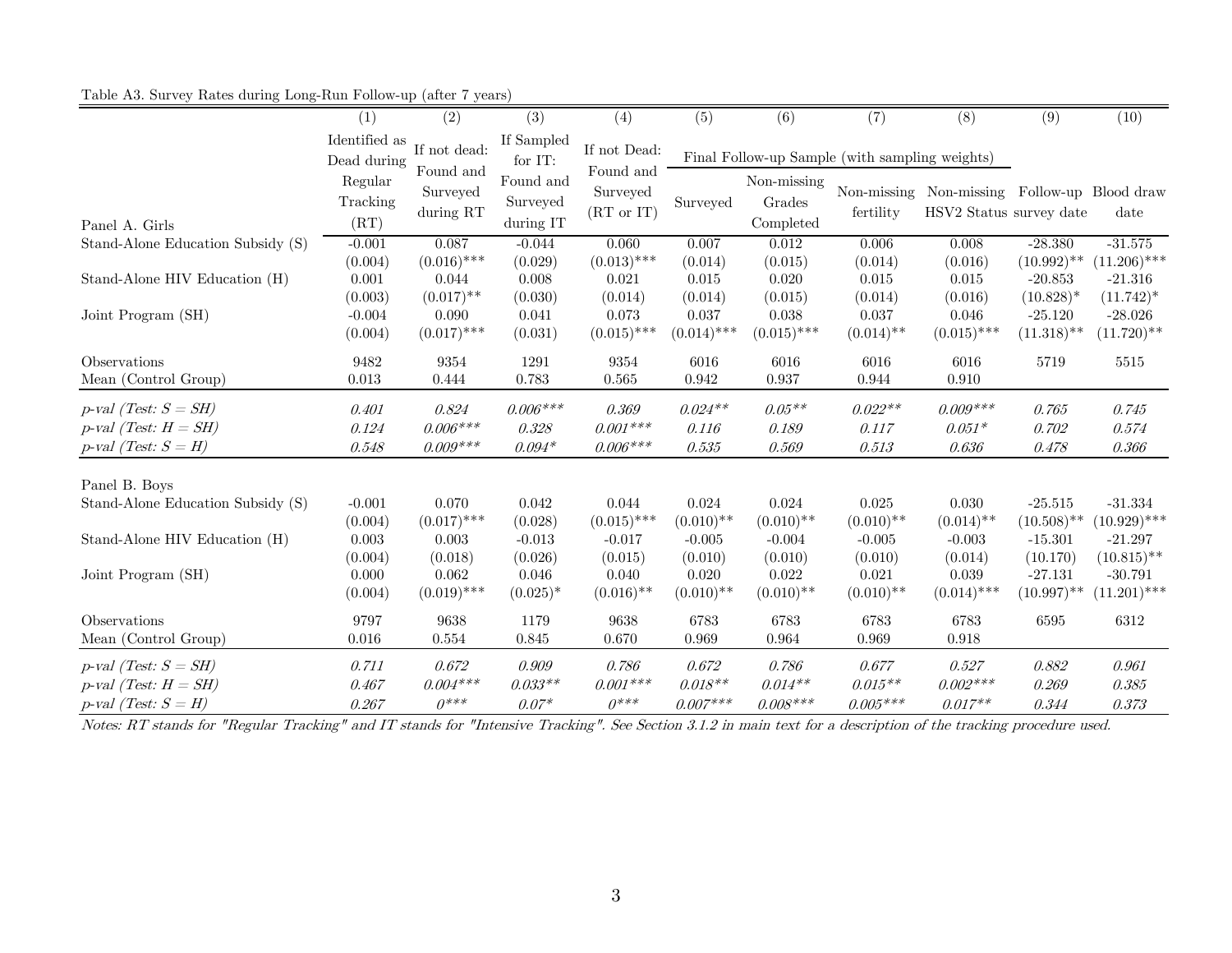|                                   | (1)                 | (2)                                           | (3)                                  | (4)              | (5)                                           | (6)                                  |  |  |
|-----------------------------------|---------------------|-----------------------------------------------|--------------------------------------|------------------|-----------------------------------------------|--------------------------------------|--|--|
|                                   |                     | After 3 years: Ever pregnant (Roll Call Data) |                                      |                  | After 5 years: Ever pregnant (Roll Call Data) |                                      |  |  |
| Sample:                           | Full<br>Sample      | LR Follow-up<br>Sample<br>(unweighted)        | LR Follow-up<br>Sample<br>(weighted) | Full<br>Sample   | LR Follow-up<br>Sample<br>(unweighted)        | LR Follow-up<br>Sample<br>(weighted) |  |  |
| Panel A. Girls                    |                     |                                               |                                      |                  |                                               |                                      |  |  |
| Stand-Alone Education Subsidy (S) | $-0.027$            | $-0.030$                                      | $-0.022$<br>(0.014)                  | $-0.044$         | $-0.039$                                      | $-0.036$                             |  |  |
|                                   | $(0.011)$ **        | $(0.013)$ **                                  |                                      | $(0.017)$ ***    | $(0.018)$ **                                  | $(0.021)^*$                          |  |  |
| Stand-Alone HIV Education (H)     | $-0.007$<br>(0.011) | $-0.011$<br>(0.012)                           | 0.001<br>(0.013)                     | 0.001<br>(0.015) | 0.005<br>(0.018)                              | 0.013<br>(0.021)                     |  |  |
| Joint Program (SH)                | $-0.011$            | $-0.017$                                      | $-0.010$                             | $-0.011$         | $-0.008$                                      | $-0.008$                             |  |  |
|                                   | (0.010)             | (0.011)                                       | (0.012)                              | (0.016)          | (0.018)                                       | (0.020)                              |  |  |
| Sampling Weights                  |                     |                                               | Yes                                  |                  |                                               | Yes                                  |  |  |
| Observations                      | 9072                | 5654                                          | 5654                                 | 8302             | 5341                                          | 5341                                 |  |  |
| Mean of Dep. Var. (Control)       | 0.160               | 0.128                                         | 0.125                                | 0.329            | 0.270                                         | 0.283                                |  |  |
| Panel B: Boys                     |                     |                                               |                                      |                  |                                               |                                      |  |  |
| Stand-Alone Education Subsidy (S) | $-0.002$            | $-0.005$                                      | $-0.005$                             | 0.005            | 0.002                                         | 0.001                                |  |  |
|                                   | (0.003)             | $(0.003)*$                                    | (0.003)                              | (0.005)          | (0.006)                                       | (0.007)                              |  |  |
| Stand-Alone HIV Education (H)     | $-0.002$            | 0.000                                         | 0.001                                | 0.004            | 0.003                                         | 0.000                                |  |  |
|                                   | (0.002)             | (0.003)                                       | (0.004)                              | (0.005)          | (0.006)                                       | (0.007)                              |  |  |
| Joint Program (SH)                | $-0.006$            | $-0.007$                                      | $-0.006$                             | 0.000            | $-0.002$                                      | $-0.004$                             |  |  |
|                                   | $(0.002)$ **        | $(0.002)$ ***                                 | $(0.003)$ **                         | (0.005)          | (0.005)                                       | (0.006)                              |  |  |
| Sampling Weights                  |                     |                                               | Yes                                  |                  |                                               | Yes                                  |  |  |
| Observations                      | 9433                | 6522                                          | 6522                                 | 8897             | 6317                                          | 6317                                 |  |  |
| Mean of Dep. Var. (Control)       | 0.011               | 0.011                                         | 0.010                                | 0.032            | 0.029                                         | 0.031                                |  |  |

Table A4. Checking for Differential Attrition across Treatment Arms in Long-Run Data

Notes: Data Source: Roll Call Data. Estimates obtained through OLS regressions that include controls for year of birth, the timing of the roll call visits, school size and randomization strata dummies. Standard errors clustered at the school level. \*\*\*, \*\*, \* indicate significance at 1, 5 and 10%.

Columns 1-3: Data collected through five school visits conducted at regular intervals over three academic years (2003, 2004, 2005). Columns 4-6: Include four additional school visits conducted in 2006 and 2007.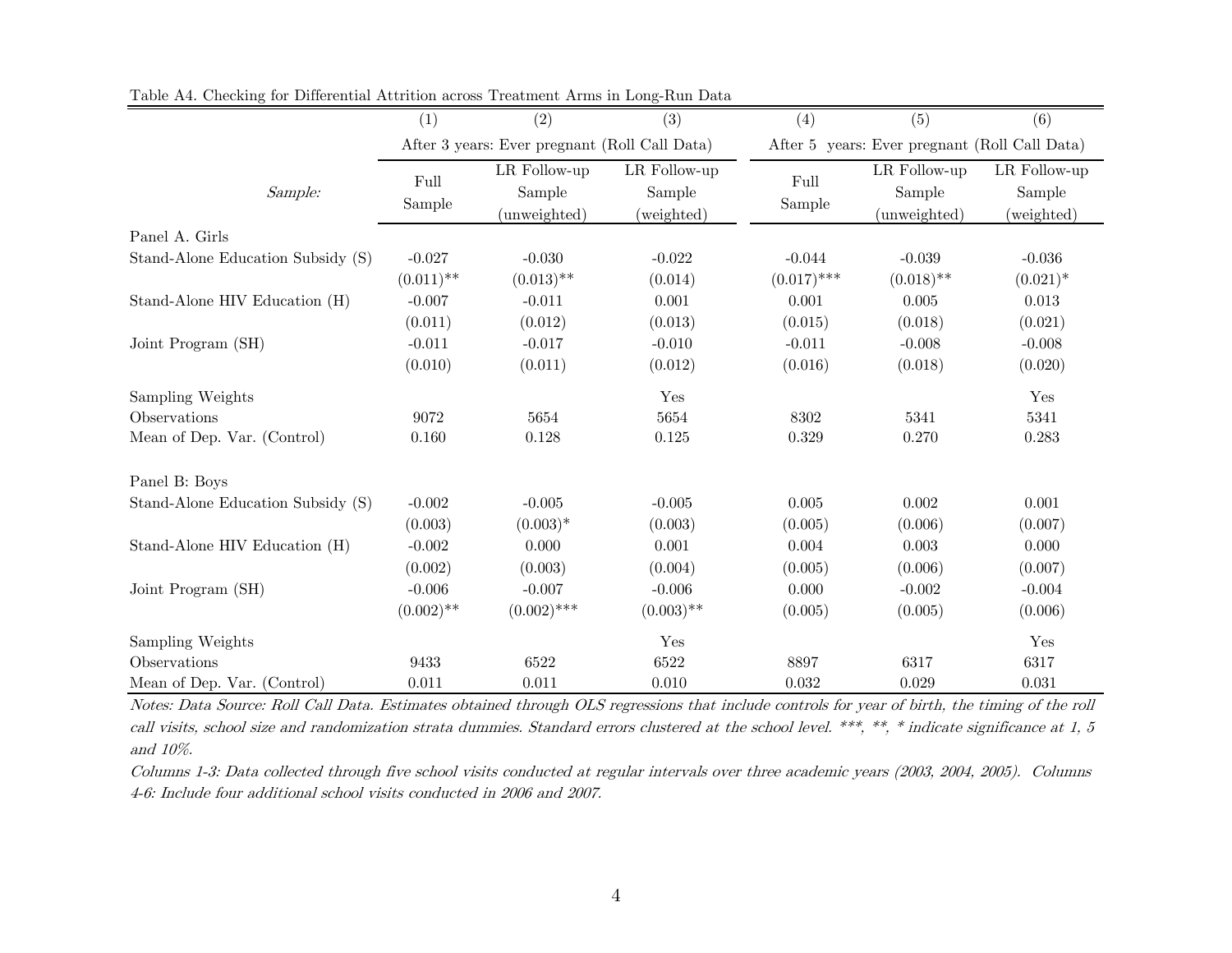|                                   | (1)           | (2)           | (3)          | (4)                                                                                               | (5)           | (6)                            | (7)           | (8)           | (9)           |
|-----------------------------------|---------------|---------------|--------------|---------------------------------------------------------------------------------------------------|---------------|--------------------------------|---------------|---------------|---------------|
|                                   |               |               |              |                                                                                                   |               |                                | Mentions      | Mentions      | Mentions      |
|                                   | HIV was       | HIV was       |              | Knows that                                                                                        |               | Knows that Knows that          | abstinence    | condoms       | faithfulness  |
|                                   | mentioned     | ever          | Knows        | healthy                                                                                           | condoms       | condoms can                    | when asked    | when asked    | when asked    |
|                                   | in class in   | mentioned     | that HIV     | looking                                                                                           |               | can prevent prevent $\rm{HIV}$ | for ways to   | for ways to   | for ways to   |
|                                   | the last $4$  | in class      | kills        | individuals                                                                                       | pregnancy     | infection                      | avoid HIV     | avoid HIV     | avoid HIV     |
| Panel A. Girls                    | weeks         |               |              | $\operatorname*{can}% \operatorname*{supp}\nolimits_{\mathbb{Z}}\mathbb{Z}^{\Sigma}$ can have HIV |               |                                | infection     | infection     | infection     |
| Stand-Alone Education Subsidy (S) | 0.018         | $-0.014$      | 0.009        | 0.029                                                                                             | $-0.003$      | $-0.010$                       | $\rm 0.022$   | 0.039         | 0.037         |
|                                   | (0.026)       | (0.018)       | (0.010)      | (0.019)                                                                                           | (0.018)       | (0.019)                        | (0.020)       | $(0.020)*$    | $(0.013)$ *** |
| Stand-Alone HIV Education (H)     | 0.053         | 0.060         | $-0.009$     | 0.004                                                                                             | 0.048         | 0.020                          | 0.032         | 0.079         | 0.030         |
|                                   | $(0.025)$ **  | $(0.016)$ *** | (0.011)      | (0.018)                                                                                           | $(0.018)$ *** | (0.017)                        | (0.021)       | $(0.021)$ *** | $(0.012)$ **  |
| Joint Program (SH)                | 0.086         | 0.064         | 0.023        | $-0.008$                                                                                          | 0.050         | 0.039                          | 0.025         | 0.063         | 0.030         |
|                                   | $(0.029)$ *** | $(0.017)$ *** | $(0.010)$ ** | (0.017)                                                                                           | $(0.019)$ **  | $(0.017)$ **                   | (0.023)       | $(0.023)$ *** | $(0.011)$ *** |
| Observations                      | 13338         | 13338         | 13340        | 13281                                                                                             | 13353         | 13188                          | 13318         | 13318         | 13318         |
| Mean of Dep. Var. (Control)       | 0.461         | 0.823         | 0.858        | $\,0.512\,$                                                                                       | 0.484         | 0.552                          | 0.390         | 0.370         | 0.068         |
| $p$ -val (Test: $S = SH$ )        | $0.016**$     | $0***$        | 0.174        | $0.048**$                                                                                         | $0.008***$    | $0.01***$                      | $\it 0.892$   | 0.284         | 0.568         |
| $p$ -val (Test: $H = SH$ )        | $0.238\,$     | 0.797         | $0.004***$   | $0.525\,$                                                                                         | $0.927\,$     | 0.268                          | 0.753         | 0.497         | 0.986         |
| $p$ -val (Test: $S = H$ )         | 0.170         | $0***$        | $0.1*$       | 0.201                                                                                             | $0.008***$    | 0.124                          | $0.618\,$     | $0.057*$      | $0.598\,$     |
| $p$ -val (Test: $SH = S + H$ )    | 0.683         | 0.452         | 0.137        | $0.125\,$                                                                                         | $0.847\,$     | 0.249                          | 0.347         | $0.067*$      | $0.033**$     |
| Panel B: Boys                     |               |               |              |                                                                                                   |               |                                |               |               |               |
| Stand-Alone Education Subsidy (S) | 0.006         | 0.000         | 0.009        | $-0.005$                                                                                          | 0.049         | 0.018                          | 0.026         | 0.007         | 0.016         |
|                                   | (0.023)       | (0.018)       | (0.017)      | (0.009)                                                                                           | $(0.014)$ *** | (0.015)                        | (0.020)       | (0.020)       | (0.010)       |
| Stand-Alone HIV Education (H)     | 0.002         | 0.053         | 0.001        | $-0.010$                                                                                          | 0.029         | $\,0.015\,$                    | 0.054         | 0.045         | 0.023         |
|                                   | (0.024)       | $(0.016)$ *** | (0.017)      | (0.010)                                                                                           | $(0.014)$ **  | (0.016)                        | $(0.021)$ *** | $(0.021)$ **  | $(0.010)$ **  |
| Joint Program (SH)                | 0.059         | 0.056         | 0.016        | $-0.006$                                                                                          | 0.051         | 0.046                          | $0.067\,$     | 0.000         | 0.015         |
|                                   | $(0.025)$ **  | $(0.018)$ *** | (0.018)      | (0.010)                                                                                           | $(0.015)$ *** | $(0.017)$ ***                  | $(0.021)$ *** | (0.021)       | (0.010)       |
| Observations                      | 13693         | 13693         | 13655        | 13667                                                                                             | 13682         | 13559                          | 13636         | 13636         | 13636         |
| Mean of Dep. Var. (Control)       | 0.479         | 0.794         | 0.567        | 0.862                                                                                             | 0.648         | 0.655                          | 0.393         | 0.520         | 0.079         |
| $p$ -val (Test: $S = SH$ )        | $0.039**$     | $0.001***$    | 0.659        | 0.934                                                                                             | 0.906         | $0.064*$                       | $0.059*$      | 0.746         | 0.898         |
| $p$ -val (Test: $H = SH$ )        | $0.03**$      | $0.825\,$     | 0.362        | 0.718                                                                                             | 0.152         | $0.057*$                       | $0.548\,$     | $0.036**$     | 0.469         |
| $p$ -val (Test: $S = H$ )         | 0.865         | $0.001***$    | 0.633        | 0.629                                                                                             | 0.179         | 0.850                          | 0.200         | $0.056*$      | 0.542         |
| p-val (Test: $SH = S + H$ )       | $0.135\,$     | 0.877         | 0.784        | $0.515\,$                                                                                         | 0.184         | 0.553                          | $0.678\,$     | $0.081*$      | 0.103         |

Table A5. HIV Education and Knowledge in Program Schools, After Two Years

Notes: Data Source: Anonymous in-class survey self-administered by students in grades 7 and 8 in 2005. The overlap between those administered this survey and our study sample is only partial (and the overlap likely varies with the treatment assignment), therefore this analysis is only suggestive. Estimates obtained through OLS regressions that include controls for school size and randomization strata dummies. Standard errors clustered at the school level. \*\*\*, \*\*, \* indicate significance at 1, 5 and 10%.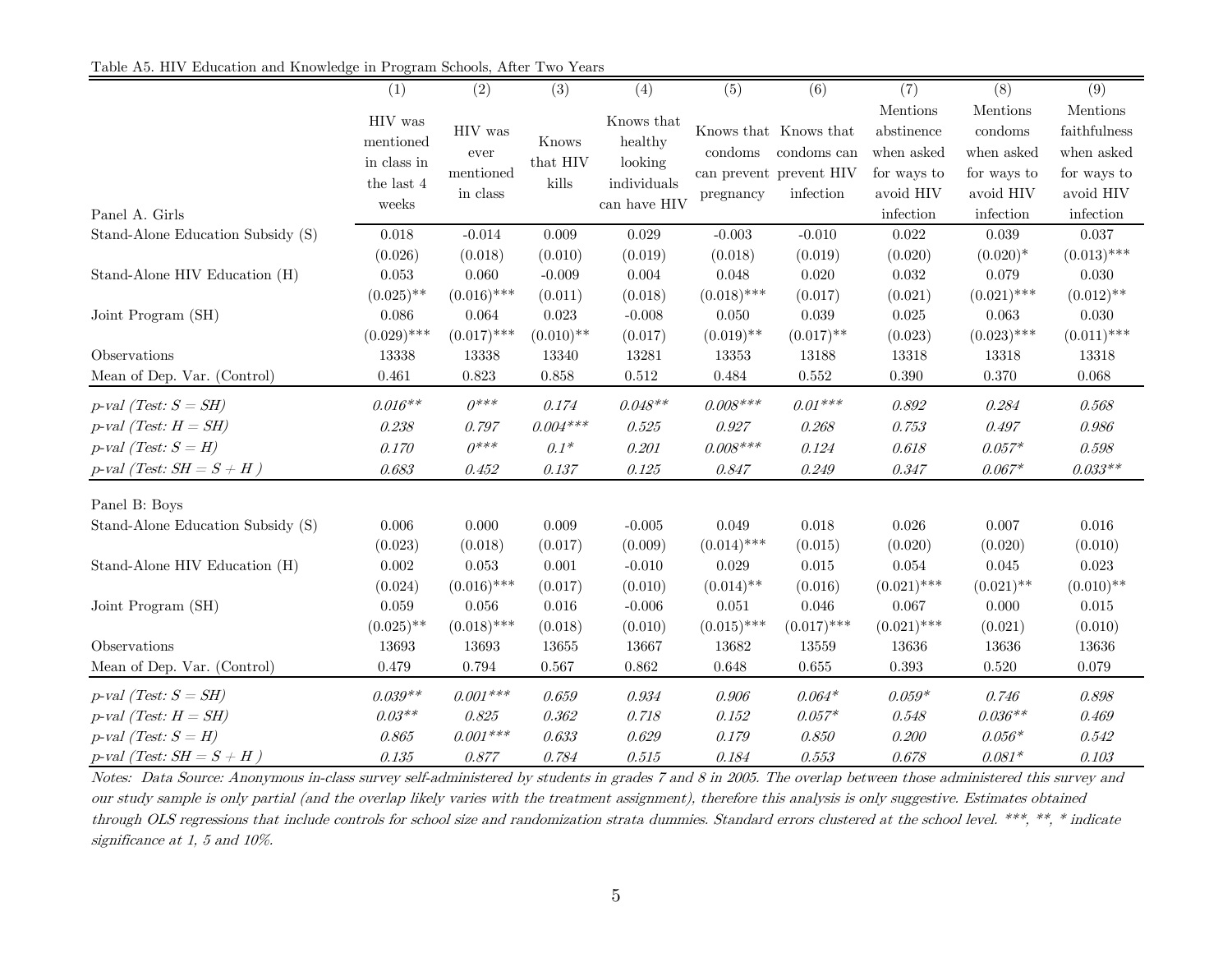## **Appendix B: Model Appendix**

### **Conditions that ensure that only one type of sex is chosen at a time ("No Mixing Condition")**

Recall that the agent *j* solves the problem

$$
\max_{s_c, s_m, e} u(s_c + s_m) - D(\pi(s_c, s_m, a_c, a_m)) + (1 - v(s_c, s_m, b_c, b_m))\theta_j y(e) - \gamma e + y_0 + v(s_c, s_m, b_c, b_m)(B_m + \delta\{s_c > 0\}(B_c - B_m)).
$$
\n(3)

The girls are differentiated by  $\theta_j \in [\theta_{min}, \theta_{max}]$  and  $\gamma_j \in [\gamma_{min}, \gamma_{max}]$ . As usual define  $s \equiv s_m + s_c$ . Recall that in the absence of any concerns about STIs or pregnancy, the utility maximizing amount of unprotected sex is  $\bar{s}$ , after which the pure marginal utility of more sex is negative (that is,  $u' < 0$  for  $s > \bar{s}$ ).

The FOC for an interior solution are

$$
u'(s_c) = -D(1-a_m)^{s_m}(1-a_c)^{s_c}(log(1-a_c)) - (1-b_c)^{s_c}(1-b_m)^{s_m}(log(1-b_c))(\theta_j y(e) - B_c)
$$
 (4)

$$
u'(s_m) = -D(1-a_m)^{s_m}(1-a_c)^{s_c}(log(1-a_m)) - (1-b_c)^{s_c}(1-b_m)^{s_m}(log(1-b_m))(\theta_j y(e) - B_c)
$$
\n(5)

and finally

$$
(1 - v(s_c, s_m, b_c, b_m)\theta_j y'(e) = \gamma
$$
\n(6)

If  $s_c = 0$  then the FOC with respect to *s* is:

$$
u'(s) = -D(1 - a_m)^s(log(1 - a_m)) - (1 - b_m)^s(log(1 - b_m))(\theta_j y(e) - B_m)
$$
 (7)

while if  $s_m = 0$  then it is:

$$
u'(s) = -D(1 - a_c)^s(log(1 - a_c)) - (1 - b_c)^s(log(1 - b_c))(\theta_j y(e) - B_c)
$$
(8)

Suppose that there are some agents in the population who find it worthwhile to engage in some casual sex, will such an agent wish to add some marital sex? She will not do so if the marginal cost of marital sex is higher; that is: she will not mix, if and only if, at the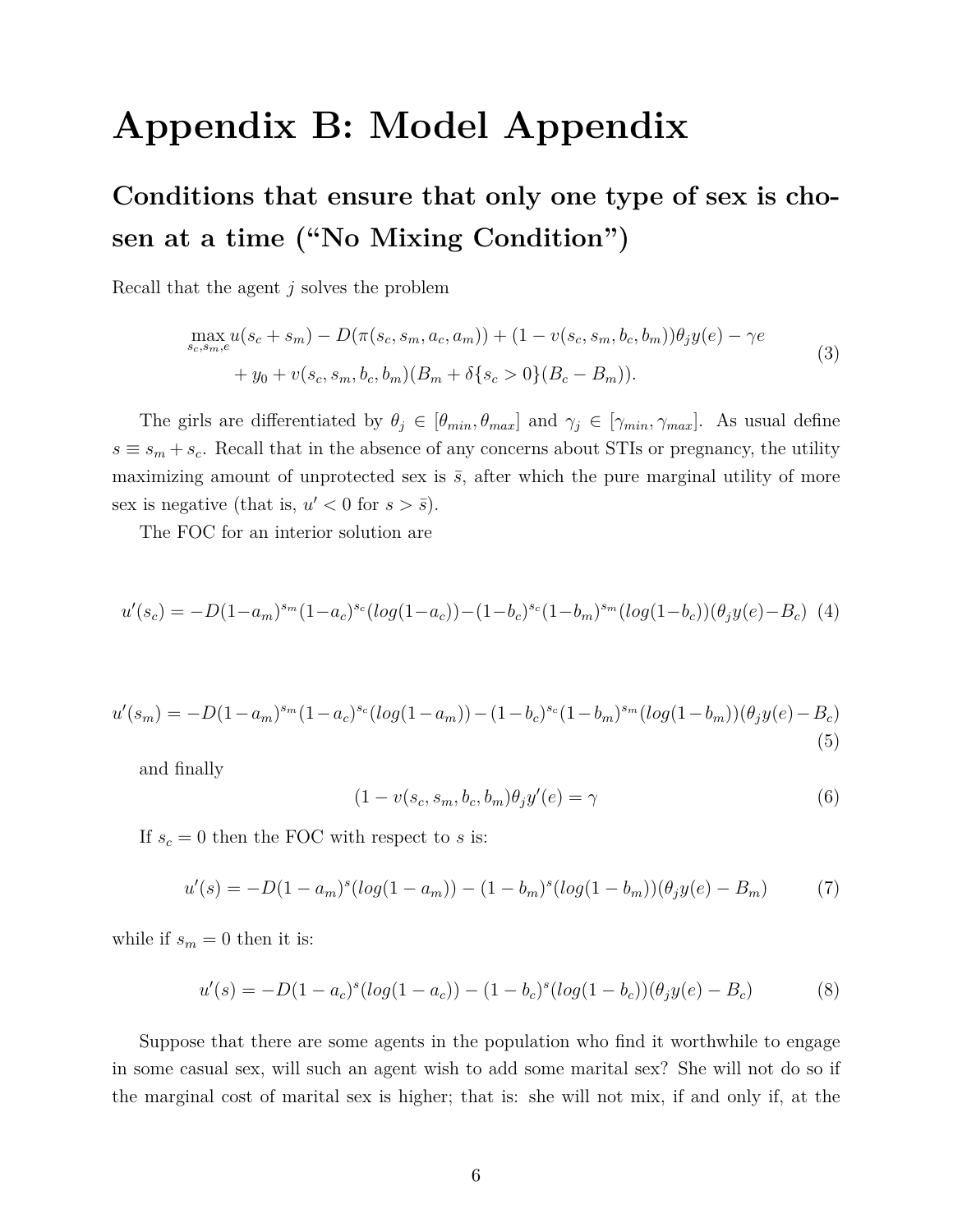level of sex that she chooses,

$$
- D \log \left( \frac{1 - a_c}{1 - a_m} \right) (1 - a_c)^{s_c} < -(1 - b_c)^{s_c} \log \left( \frac{1 - b_m}{1 - b_c} \right) (\theta_j y(e) - B_c) \tag{9}
$$

Consider the lowest possible education that a girl who chooses casual sex will choose, and say this corresponds to the education chosen by the girl with  $\theta_j = \theta^*$ . A sufficient but not necessary condition for this expression to hold is the following: at any level of *s<sup>c</sup>* which will actually be chosen, we have

$$
- D \log \left( \frac{1 - a_c}{1 - a_m} \right) (1 - a_c)^{s_c} < -(1 - b_c)^{s_c} \log \left( \frac{1 - b_m}{1 - b_c} \right) (\theta^* y(\underline{e}) - B_c) \tag{10}
$$

<span id="page-7-1"></span><span id="page-7-0"></span>Assume that the parameters of the model are such that

$$
D \log \left( \frac{1 - a_m}{1 - a_c} \right) < \log \left( \frac{1 - b_c}{1 - b_m} \right) \left( \theta^* y(\underline{e}) - B_c \right) \tag{11}
$$

What this requires is the following: for girls who choose some non-zero casual sex, the cost from increased STI risk of increasing casual sex is lower than the cost from increased pregnancy risk of increasing committed sex. This seems plausible, as girls who choose casual sex have high returns to education.

If inequality [11](#page-7-0) holds, then what happens as  $s_c$  increases? If  $a_c > b_c$ , then naturally 11 implies [10.](#page-7-1) If  $a_c < b_c$  then the two sides may eventually cross as  $s_c \to \infty$ . Hence, to ensure no mixing, we must have that nobody wants any amount of sex that exceeds this "crossing point". So denote the crossing point  $\bar{s_c}$ , then we need that  $\bar{s} < \bar{s_c}$  where

$$
-D \log \left(\frac{1-a_c}{1-a_m}\right) (1-a_c)^{\bar{s_c}} = -(1-b_c)^{\bar{s_c}} \log \left(\frac{1-b_m}{1-b_c}\right) (\theta^* y(\underline{e}) - B_c) \tag{12}
$$

Now consider the agent who finds it worthwhile to engage in marital sex. She will never want to add only a small amount of *s<sup>c</sup>* because any gain would be marginal but the cost is discrete – the benefit of pregnancy drops from  $B<sub>m</sub>$  to  $B<sub>c</sub>$ . Similarly, as long as  $\bar{s}$  is not too large, we can rule out that she would want to add so much sex that it would be worth it to choose mixing over simply more marital sex. Specifically, suppose that there are some agents in the population with a returns to education such that they find it worthwhile to engage in some marital sex ( $(\theta_j < \theta^*)$ ). They will not add casual sex if the marginal cost of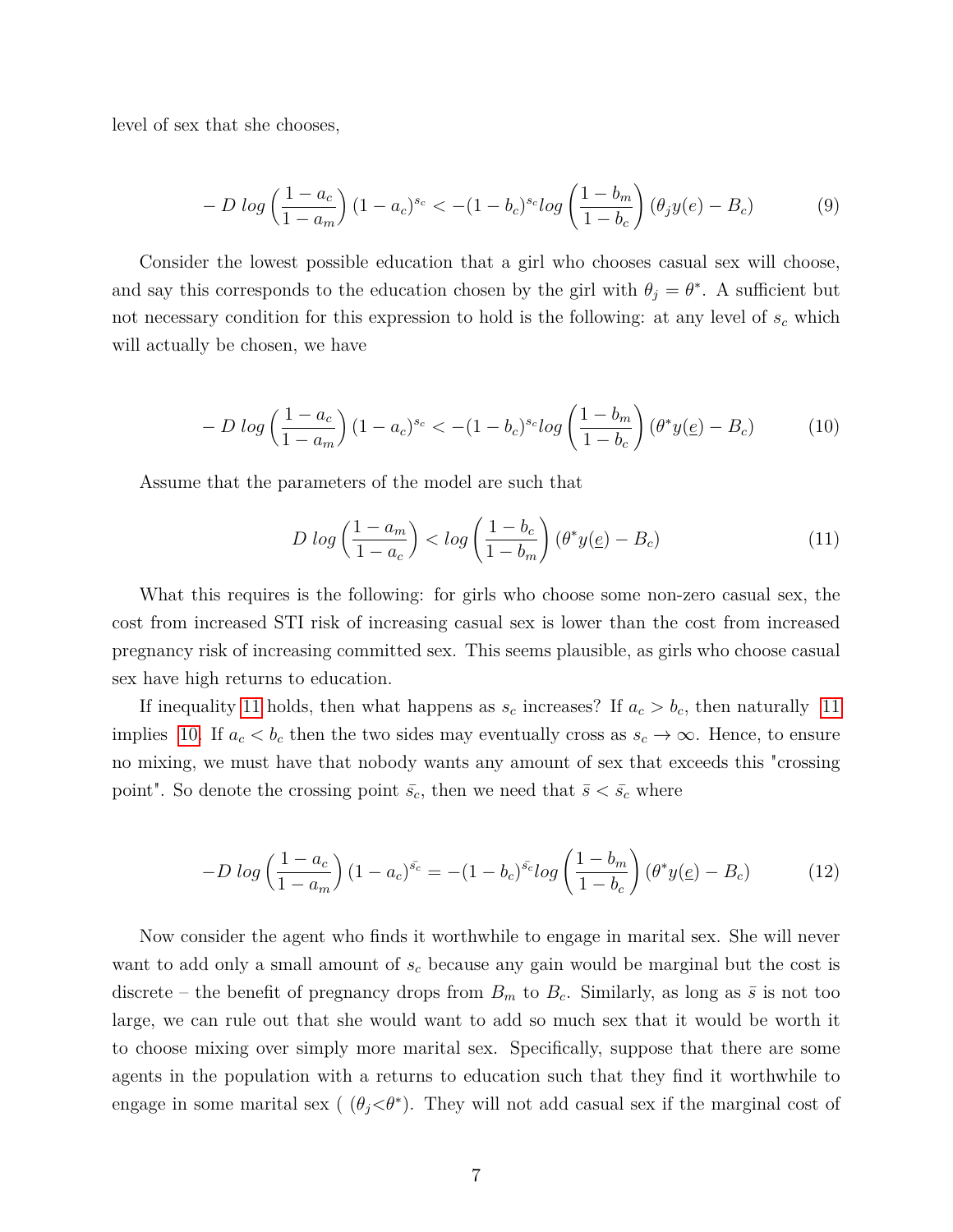casual sex is higher than the marginal cost of marital sex; that is: they will not mix, if and only if, at the level of sex chosen,

<span id="page-8-0"></span>
$$
D \log \left(\frac{1-a_m}{1-a_c}\right) \left(1-a_m\right)^{s_m} < \left(1-b_m\right)^{s_m} \left[ \log \left(1-b_c\right) \left(\theta_j y(e) - B_c\right) - \log \left(1-b_m\right) \left(\theta_j y(e) - B_m\right) \right] \tag{13}
$$

Since  $\theta_j < \theta^*$  and by assumption  $B_m \geq B_c$ , a sufficient condition for [13](#page-8-0) to hold is that:

$$
D \log\left(\frac{1-a_m}{1-a_c}\right) (1-a_m)^{s_m} < (1-b_m)^{s_m} \left[ \log\left(1-b_c\right) \left(\theta^* y(e) - B_c\right) - \log\left(1-b_m\right) \left(\theta^* y(e) - B_c\right) \right] \tag{14}
$$

which can be simplified as:

$$
D \log \left( \frac{1 - a_m}{1 - a_c} \right) (1 - a_m)^{s_m} < (1 - b_m)^{s_c} \log \left( \frac{1 - b_c}{1 - b_m} \right) (\theta^* y(e) - B_c) \tag{15}
$$

If inequality [11](#page-7-0) holds as assumed above, then what happens as  $s_m$  increases? If  $a_m > b_m$ , then naturally [11](#page-7-0) implies [10.](#page-7-1) If  $a_m < b_m$  then the two sides may eventually cross as  $s_m \to \infty$ . Hence, to ensure no mixing, we must have that nobody wants any amount of sex that exceeds this "crossing point". So denote the crossing point  $\bar{s_m}$ , then we need that  $\bar{s} < \bar{s_m}$  where

$$
D \log \left( \frac{1 - a_m}{1 - a_c} \right) (1 - a_m)^{s_m} = (1 - b_m)^{s_m} \log \left( \frac{1 - b_c}{1 - b_m} \right) (\theta^* y(\underline{e}) - B_c).
$$
 (16)

### **Corner Solutions and Proofs**

#### **Corner solutions to the individual's utility maximization problem**

First, consider the corner where the individual chooses no education  $(e = 0)$ , which yields the following optimization condition:

$$
\frac{\partial U(s, e=0)}{\partial s} = u'(s) - \frac{\partial \pi(s, a)}{\partial s}D + \frac{\partial v(s, b)}{\partial s}[B - \theta y(e=0)] = 0.
$$

The other corner is where the individual abstains from any level of unprotected sex  $(s = 0)$ , which yields the following optimization problem: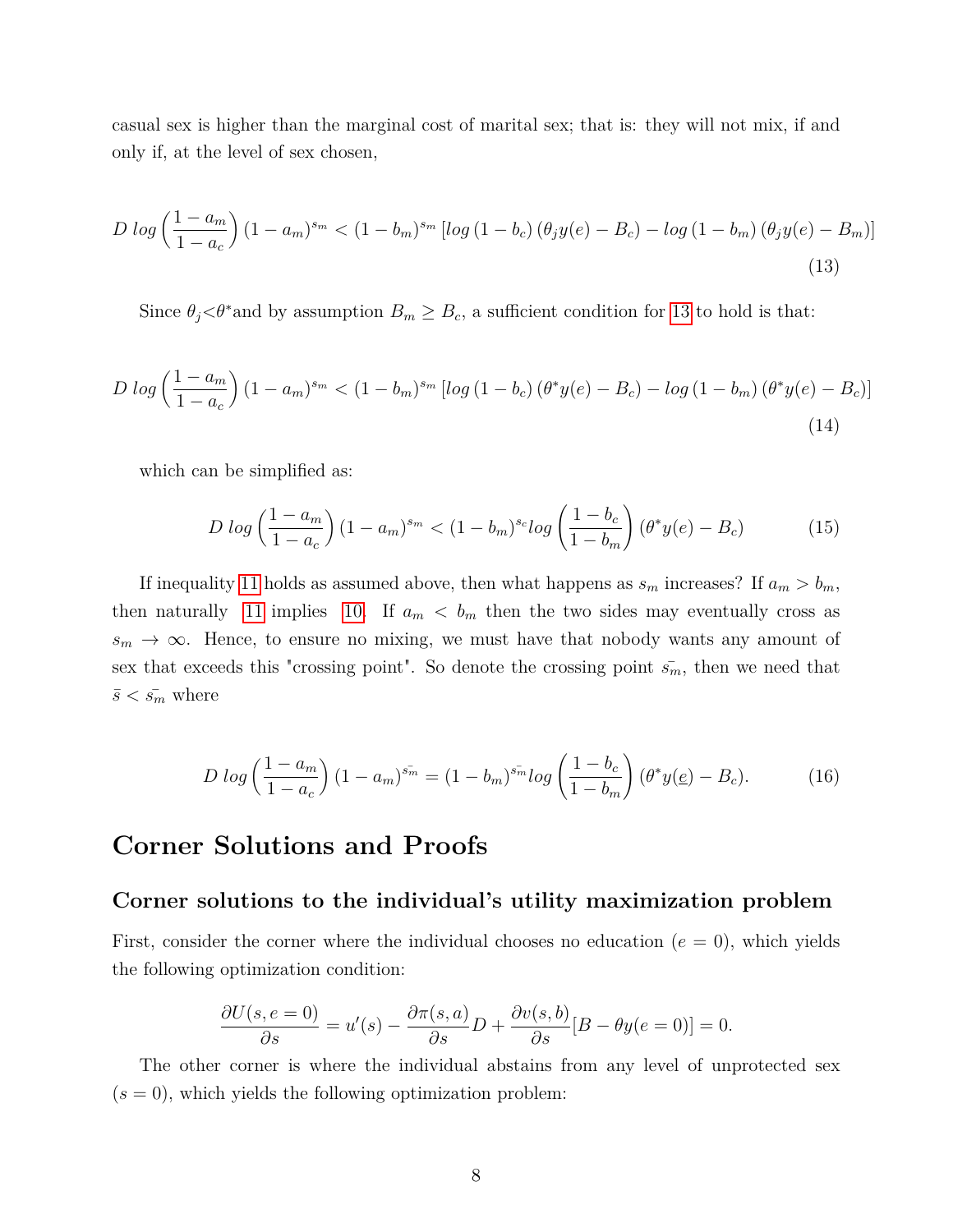$$
\frac{\partial U(s=0,e)}{\partial e} = (1 - v(s=0,b))\theta y'(e) - \gamma = \theta y'(e) - \gamma = 0.
$$

#### **Comparative statics with respect to the intensive margin**

**Lemma [1:](#page--1-0)** For an interior solution, an increase in *γ* (the cost of education) reduces *e* and increases *s*. For a corner solution at  $e = 0$ , an increase in  $\gamma$  will not affect *s*. For a corner solution at  $s = 0$ , an increase in  $\gamma$  will reduce *e*.

**Proof.** The case for an interior solution is proven in the main text.

Now, suppose that we have a corner solution at  $e = 0$ . Then the first-order condition

$$
u'(s) - \frac{\partial \pi(s, a)}{\partial s}D + \frac{\partial v(s, b)}{\partial s}[B - \theta y(e = 0)] = 0
$$

implies that

$$
\frac{ds}{d\gamma} = 0.
$$

Finally, suppose that we have a corner solution at  $s = 0$ . Then we have

$$
\frac{\partial^2 U}{\partial e^2}de - d\gamma = 0
$$

so that

$$
\frac{de}{d\gamma} = \frac{1}{\frac{\partial^2 U}{\partial e^2}} < 0
$$

as desired.

• **Lemma [2:](#page--1-1)** For an interior solution, an increase in *a* (the perceived riskiness of the relationship) reduces *s* and increases *e*. For a corner solution at  $e = 0$ , an increase in *a* will reduce *s*. For a corner solution at  $s = 0$ , an increase in *a* will not affect *e*.

Proof. First, suppose that we have an interior solution. We take the total derivative of the first-order conditions with respect to *a* and solve for  $\frac{de}{da}$  and  $\frac{ds}{da}$ .

$$
\frac{\partial^2 U}{\partial s^2} ds + \frac{\partial^2 U}{\partial s \partial e} de - \frac{\partial^2 \pi(s, a)}{\partial s \partial a} D da = 0
$$
\n(17)

<span id="page-9-0"></span>
$$
\frac{\partial^2 U}{\partial s \partial e} ds + \frac{\partial^2 U}{\partial e^2} de = 0.
$$
 (18)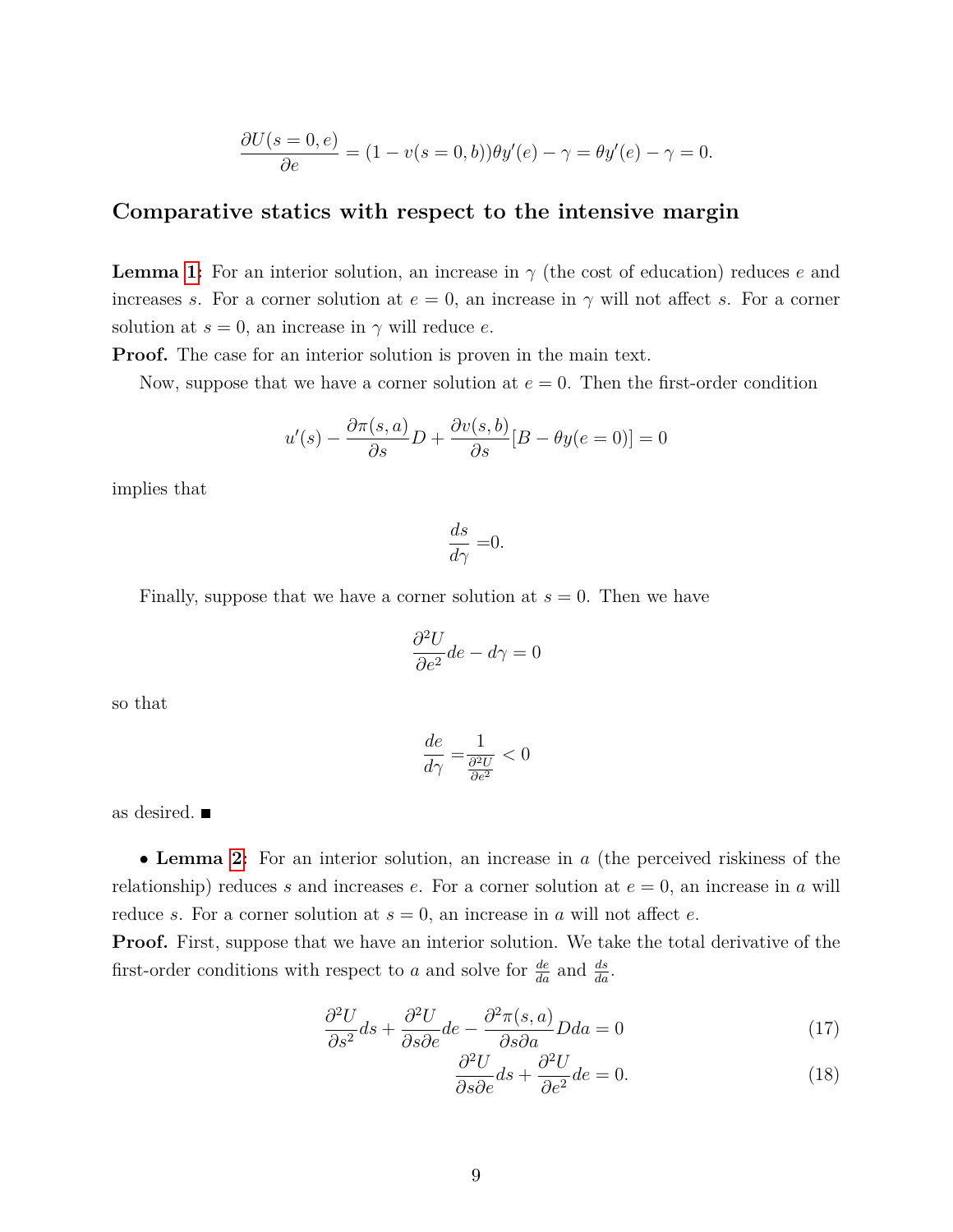Solving the system of equations for  $\frac{de}{da}$ :

$$
\frac{\partial^2 U}{\partial s^2} \left( -\frac{\frac{\partial^2 U}{\partial e^2}}{\frac{\partial^2 U}{\partial s \partial e}} de \right) + \frac{\partial^2 U}{\partial s \partial e} de - \frac{\partial^2 \pi (s, a)}{\partial s \partial a} D da = 0 \tag{19}
$$

$$
-\frac{\frac{\partial^2 U}{\partial s^2} \frac{\partial^2 U}{\partial e^2}}{\frac{\partial^2 U}{\partial s \partial e}} + \frac{\partial^2 U}{\partial s \partial e} = \frac{da}{de} \left[ \frac{\partial^2 \pi(s, a)}{\partial s \partial a} D \right]
$$
(20)

$$
\frac{-\frac{\partial^2 U}{\partial s^2} \frac{\partial^2 U}{\partial e^2} + \left(\frac{\partial^2 U}{\partial s \partial e}\right)^2}{\frac{\partial^2 U}{\partial s \partial e} \frac{\partial^2 \pi(s, a)}{\partial s \partial a} D} = \frac{da}{de}
$$
(21)

$$
\frac{\frac{\partial^2 U}{\partial s \partial e} \frac{\partial^2 \pi(s, a)}{\partial s \partial a} D}{-det H} = \frac{de}{da}
$$
 (22)

In the final expression, the numerator is negative since  $\frac{\partial^2 U}{\partial s \partial e}$  < 0 (as shown earlier),  $\frac{\partial^2 \pi(s,a)}{\partial s \partial a} > 0$  (by assumption), and  $D > 0$  (by definition). The denominator is negative since from the second order condition  $det H > 0$ . Therefore, the overall expression is positive:  $\frac{de}{da} > 0.$ 

Solving the system of equations for  $\frac{ds}{da}$  yields:

$$
\frac{\partial^2 U}{\partial s^2} ds + \frac{\partial^2 U}{\partial s \partial e} \left( -\frac{\frac{\partial^2 U}{\partial s \partial e}}{\frac{\partial^2 U}{\partial e^2}} ds \right) - \frac{\partial^2 \pi(s, a)}{\partial s \partial a} D da = 0
$$
\n(23)

$$
\frac{\partial^2 U}{\partial s^2} - \frac{\left(\frac{\partial^2 U}{\partial s \partial e}\right)^2}{\frac{\partial^2 U}{\partial e^2}} = \frac{da}{ds} \left[ \frac{\partial^2 \pi(s, a)}{\partial s \partial a} D \right]
$$
(24)

$$
\frac{\frac{\partial^2 U}{\partial s \partial e} \frac{\partial^2 \pi (s, a)}{\partial s \partial a} D}{\det H} = \frac{ds}{da}.
$$
\n(25)

As discussed earlier, the numerator in this expression is negative, hence  $\frac{ds}{da} < 0$ .

Now, suppose that we have a corner solution at  $e = 0$ . Then equation [17c](#page-9-0)an be rewritten as

$$
\frac{\partial^2 U}{\partial s^2} ds - \frac{\partial^2 \pi(s, a)}{\partial s \partial a} D da = 0
$$

so that

$$
\frac{ds}{da} = \frac{\frac{\partial^2 \pi(s, a)}{\partial s \partial a} D}{\frac{\partial^2 U}{\partial s^2}} < 0.
$$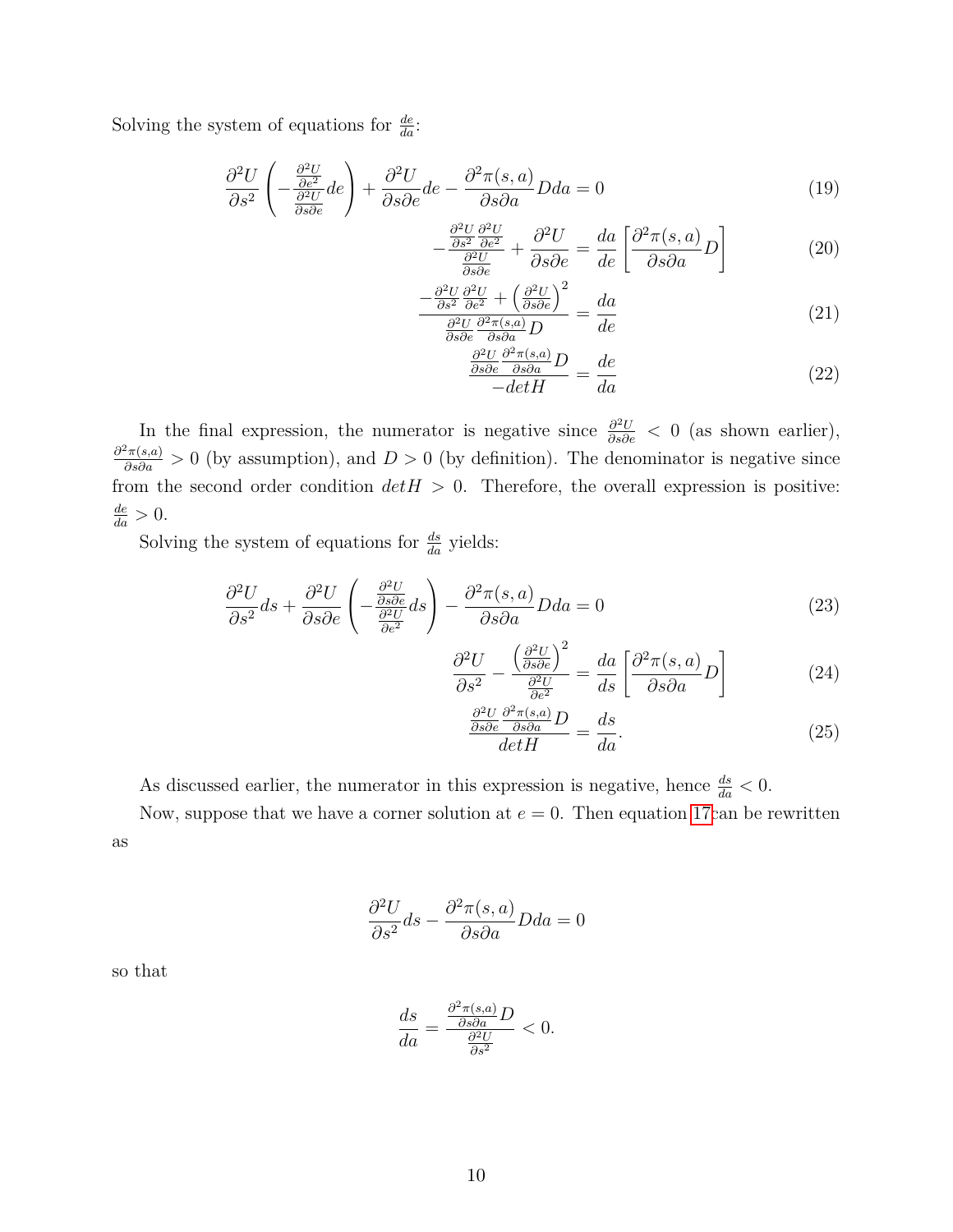Finally, suppose that we have a corner solution at  $s = 0$ . Then the first order condition

$$
(1 - v(s = 0, b))\theta y'(e) - \gamma = 0
$$

implies that

$$
\frac{de}{da} = 0
$$

as desired.

**Lemma** [3](#page--1-2) For an interior solution, an increase in *b* (the risk of pregnancy) decreases *e*. The probability of pregnancy increases. For a corner solution at  $e = 0$ , the probability of pregnancy increases. For a corner solution at  $s = 0$ , an increase in *b* leaves *e* and the probability of pregnancy unchanged.

**Proof.** First, suppose that we have an interior solution. As in the proof of Lemma [2,](#page--1-1) we take the total derivative of the first-order conditions with respect to *b* and solve for  $\frac{de}{db}$ .

<span id="page-11-1"></span>
$$
\frac{\partial^2 U}{\partial s^2} ds + \frac{\partial^2 U}{\partial s \partial e} de + \frac{\partial^2 v(s, b)}{\partial s \partial b} [B - \theta y(e)] db = 0
$$
\n(26)

<span id="page-11-0"></span>
$$
\frac{\partial^2 U}{\partial s \partial e} ds + \frac{\partial^2 U}{\partial e^2} de - \frac{\partial v(s, b)}{\partial b} \theta y'(e) db = 0.
$$

Solving the system yields:

$$
\frac{de}{db} = \frac{\frac{\partial^2 U}{\partial s \partial e} \frac{\partial^2 v(s,b)}{\partial s \partial b} [B - \theta y(e)] + \frac{\partial^2 U}{\partial s^2} \frac{\partial v(s,b)}{\partial b} \theta y'(e)}{det H}
$$
(27)

After some algebra, equation [27](#page-11-0) can be rewritten:

$$
\frac{de}{db} = \frac{\frac{\partial v(s,b)}{\partial b} \theta y'(e) \left[ u''(s) - \frac{\partial^2 \pi(s,a)}{\partial s^2} D \right]}{det H}
$$

$$
= \frac{\frac{\partial v(s,b)}{\partial b} \theta y'(e) \left[ u''(s) + s \ln(1-a)(1-a)^{s-1} \right]}{det H}
$$

Using that  $\theta$ ,  $\frac{\partial v(s,b)}{\partial b}$ ,  $det H$  and  $y'(e)$  are positive and  $u''(s)$  and  $\ln(1-a)$  are negative, we can sign  $\frac{de}{db} < 0$ .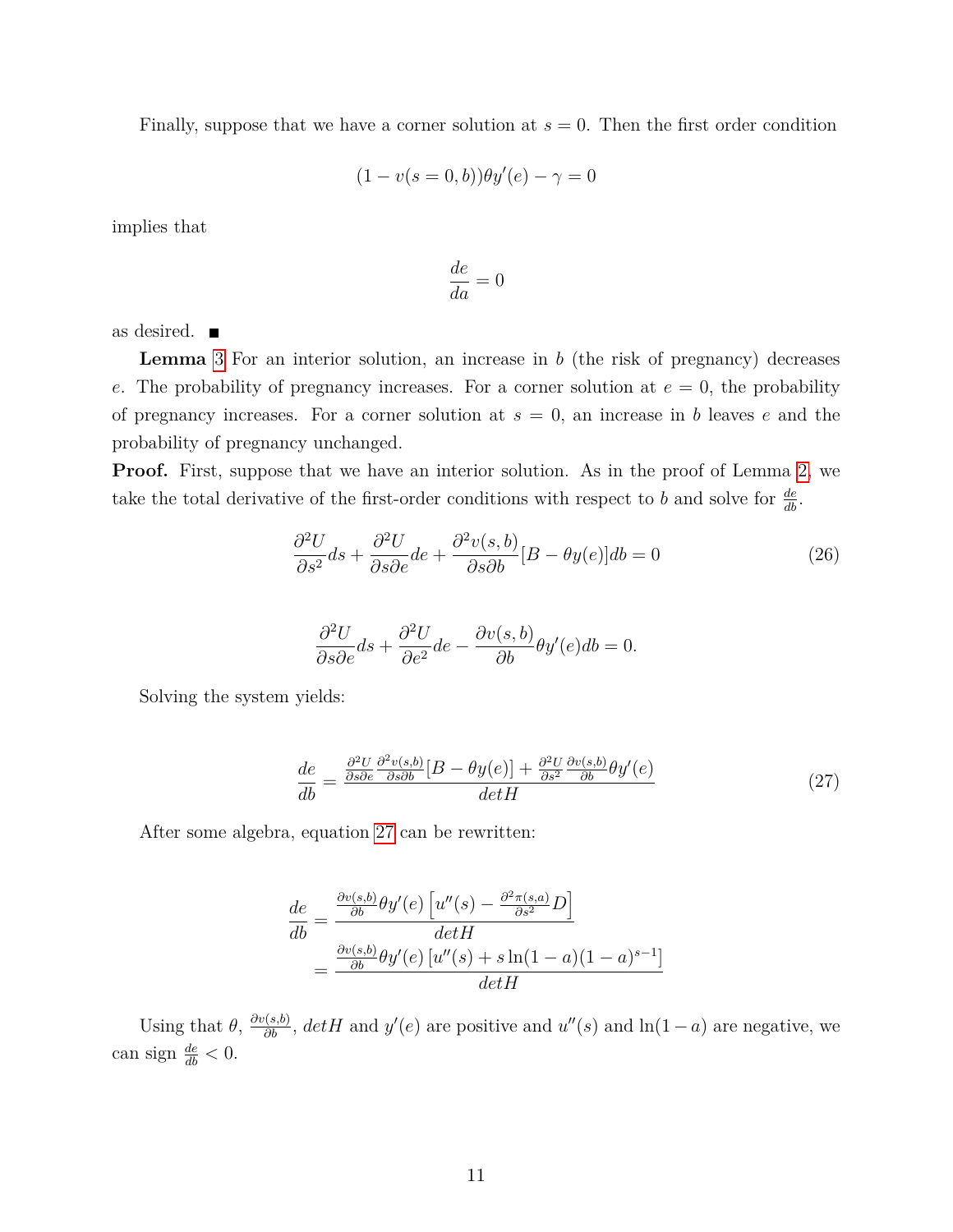To prove that  $\frac{dv}{db} > 0$ , recall that one of the first order conditions is

$$
(1 - v(s, b)\theta y'(e) = \gamma
$$

From this we get that

$$
\frac{dv}{db} = \frac{-\theta y''(e)}{(\theta y'(e))^2}.
$$

Since  $y''(e) < 0$  and  $\theta > 0$ , we can sign this expression  $\frac{dv}{db} > 0$ .

Now, suppose that we have a corner solution at  $e = 0$ . Then equation [26](#page-11-1) can be rewritten as

$$
\frac{\partial^2 U}{\partial s^2} ds + \frac{\partial^2 v(s, b)}{\partial s \partial b} B db = 0
$$

which implies that

$$
\frac{ds}{db} = \frac{-B \frac{\partial^2 v(s, b)}{\partial s \partial b}}{\frac{\partial^2 U}{\partial s^2}} > 0
$$

since  $\frac{\partial^2 v(s,b)}{\partial s \partial b} > 0$  by assumption and  $\frac{\partial^2 U}{\partial s^2} < 0$ . Thus the level of unprotected sex increases and the risk of pregnancy increases.

Finally, suppose that we have a corner solution at  $s = 0$ . Then the first order condition

$$
(1 - v(s = 0, b))\theta y'(e) - \gamma = 0
$$

implies that  $\frac{de}{db} = 0$  and  $\frac{dv}{db} = 0$ .

• **Lemma [4:](#page--1-3)** For an interior solution, an increase in *B* (the benefit of pregnancy) increases *s* and reduces *e*. For a corner solution at  $e = 0$ , an increase in *B* will increase *s*. For a corner solution at  $s = 0$ , an increase in *B* will not affect *e*.

**Proof.** First, suppose that we have an interior solution. As in the proof of Lemma [2,](#page--1-1) we take the total derivative of the first-order conditions with respect to *B* and solve for  $\frac{de}{dB}$  and  $\frac{ds}{dB}$ .

<span id="page-12-0"></span>
$$
\frac{\partial^2 U}{\partial s^2} ds + \frac{\partial^2 U}{\partial s \partial e} de + \frac{\partial v(s, b)}{\partial s} dB = 0
$$
\n(28)

$$
\frac{\partial^2 U}{\partial s \partial e} ds + \frac{\partial^2 U}{\partial e^2} de = 0.
$$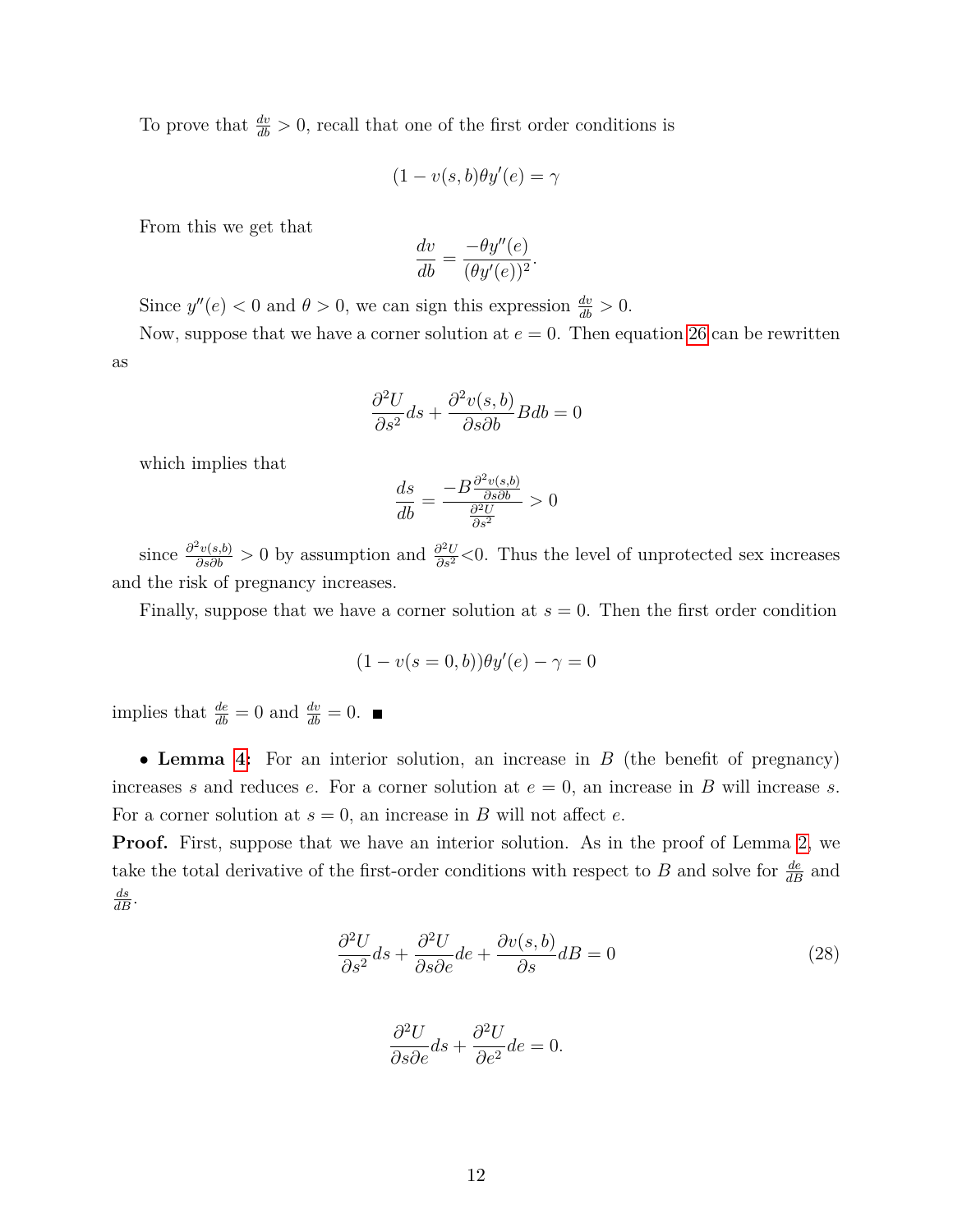Solving the system of equations for  $\frac{de}{dB}$ :

$$
\frac{\partial^2 U}{\partial s^2} \left( -\frac{\frac{\partial^2 U}{\partial \varepsilon^2}}{\frac{\partial^2 U}{\partial s \partial \varepsilon}} de \right) + \frac{\partial^2 U}{\partial s \partial \varepsilon} de + \frac{\partial v(s, b)}{\partial s} dB = 0
$$

$$
-\frac{\frac{\partial^2 U}{\partial s^2} \frac{\partial^2 U}{\partial \varepsilon^2}}{\frac{\partial^2 U}{\partial s \partial \varepsilon}} + \frac{\partial^2 U}{\partial s \partial \varepsilon} = -\frac{dB}{de} \frac{\partial v(s, b)}{\partial s}
$$

$$
\frac{\frac{\partial^2 U}{\partial s \partial \varepsilon} \frac{\partial v(s, b)}{\partial s}}{\partial \varepsilon^2} = \frac{de}{dB}.
$$
(29)

The numerator is  $[-\theta \frac{\partial v(s,b)}{\partial s} y'(e)] \frac{\partial v(s,b)}{\partial s}$ , which is negative since  $\theta$ ,  $\frac{\partial v(s,b)}{\partial s}$ , and  $y'(e)$  are all defined to be positive. So, the overall expression is negative:  $\frac{de}{dB} < 0$ .

Solving the system of equations for  $\frac{ds}{dB}$ :

$$
\frac{\partial^2 U}{\partial s^2} ds + \frac{\partial^2 U}{\partial s \partial e} \left( -\frac{\frac{\partial^2 U}{\partial s \partial e}}{\frac{\partial^2 U}{\partial e^2}} ds \right) + \frac{\partial v(s, b)}{\partial s} dB = 0
$$

$$
\frac{\partial^2 U}{\partial s^2} - \frac{\left(\frac{\partial^2 U}{\partial s \partial e}\right)^2}{\frac{\partial^2 U}{\partial e^2}} = -\frac{dB}{ds} \frac{\partial v(s, b)}{\partial s}
$$

$$
\frac{\frac{\partial^2 U}{\partial s \partial e} \frac{\partial v(s, b)}{\partial s}}{\frac{\partial s \partial e} \frac{\partial v(s, b)}{\partial s}} = \frac{ds}{dB}.
$$
(30)

The numerator, as previously argued, is negative. So, the overall expression is positive:  $\frac{ds}{dB} > 0.$ 

Now, suppose that we have a corner solution at  $e = 0$ . Then equation [28](#page-12-0) can be rewritten as

$$
\frac{\partial^2 U}{\partial s^2} ds + \frac{\partial v(s, b)}{\partial s} dB = 0
$$

so that

$$
\frac{ds}{dB} = -\frac{\frac{\partial v(s,b)}{\partial s}D}{\frac{\partial^2 U}{\partial s^2}} > 0.
$$

Finally, suppose that we have a corner solution at  $s = 0$ . Then the first order condition

$$
(1 - v(s = 0, b))\theta y'(e) - \gamma = 0
$$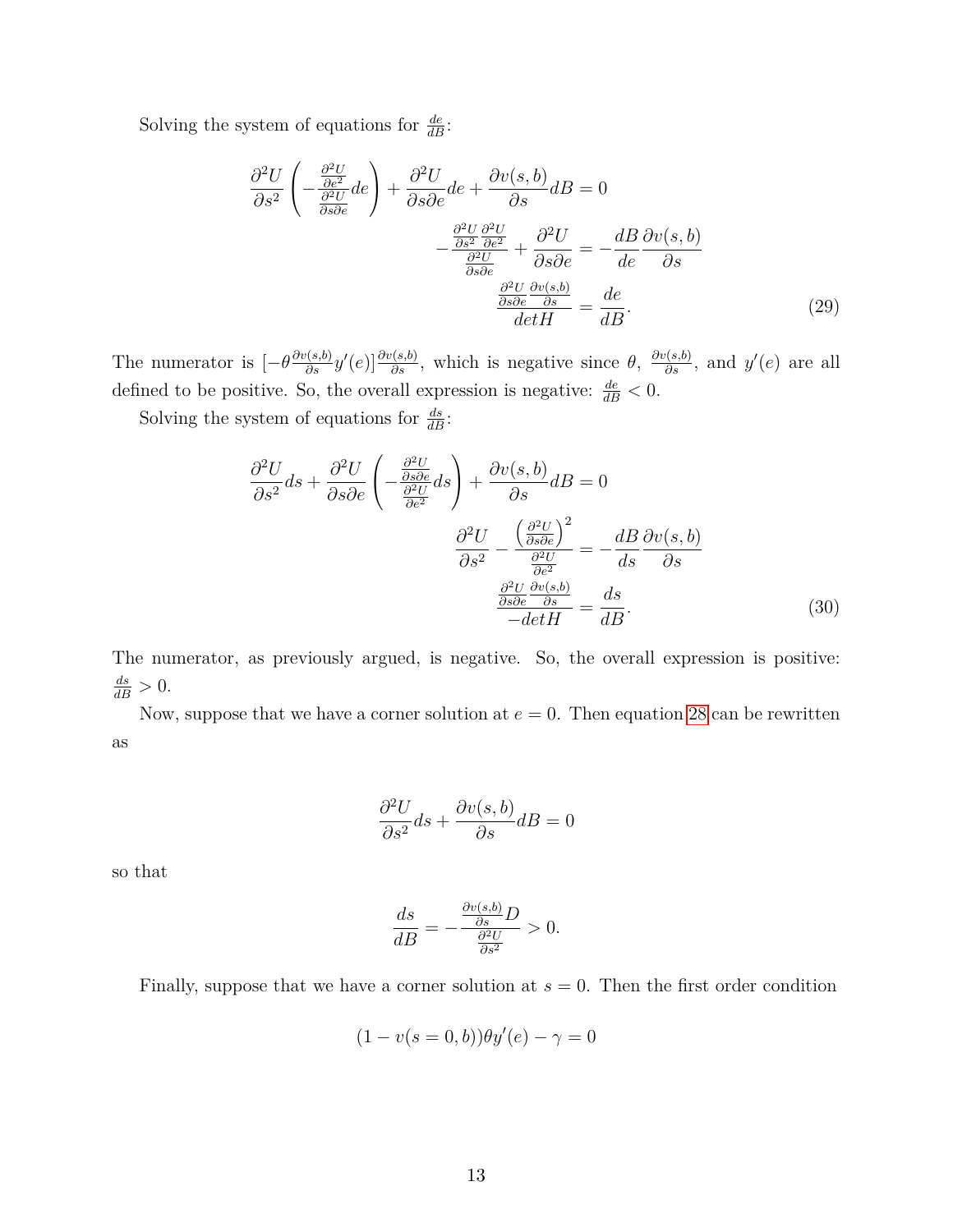implies that

$$
\frac{de}{dB} = 0
$$

as desired.

• **Lemma [5:](#page--1-4)** For an interior solution, an increase in *θ* (the index of return to education) reduces *s* and increases *e*. For a corner solution at  $e = 0$ , an increase in  $\theta$  will reduce *s*. For a corner solution at  $s = 0$ , an increase in  $\theta$  will increase *e*.

**Proof.** First, suppose that we have an interior solution. To prove Lemma [5,](#page--1-4) we take the total derivative of the first-order conditions with respect to  $\theta$  and solve for  $\frac{de}{d\theta}$  (which will turn out to be positive) and  $\frac{ds}{d\theta}$  (which will turn out to be negative).

$$
\frac{\partial^2 U}{\partial s^2} ds + \frac{\partial^2 U}{\partial s \partial e} de - \frac{\partial v(s, b)}{\partial s} y(e) d\theta = 0
$$

$$
\frac{\partial^2 U}{\partial s \partial e} ds + \frac{\partial^2 U}{\partial e^2} de + (1 - v(s, b)) y'(e) d\theta = 0.
$$

Solving the system of equations for  $\frac{de}{d\theta}$ , first we solve for *ds* in the second equation:

$$
\frac{\partial^2 U}{\partial s \partial e} ds = -\frac{\partial^2 U}{\partial e^2} de - (1 - v(s, b)) y'(e) d\theta
$$

$$
ds = \frac{-\frac{\partial^2 U}{\partial e^2} de - (1 - v(s, b)) y'(e) d\theta}{\frac{\partial^2 U}{\partial s \partial e}}.
$$

Then we plug into the first equation:

$$
\frac{\partial^2 U}{\partial s^2} \left[ \frac{-\frac{\partial^2 U}{\partial e^2} de - (1 - v(s, b)) y'(e) d\theta}{\frac{\partial^2 U}{\partial s \partial e}} \right] + \frac{\partial^2 U}{\partial s \partial e} de - \frac{\partial v(s, b)}{\partial s} y(e) d\theta = 0
$$
  

$$
\left[ \frac{\frac{\partial^2 U}{\partial s^2} \frac{\partial^2 U}{\partial e^2} - \left(\frac{\partial^2 U}{\partial s \partial e}\right)^2}{\frac{\partial^2 U}{\partial e^2}} \right] ds + \left[ \frac{-\frac{\partial^2 U}{\partial s^2} (1 - v(s, b)) y'(e) - \frac{\partial v(s, b)}{\partial s} y(e) \frac{\partial^2 U}{\partial s \partial e}}{\frac{\partial^2 U}{\partial e^2}} \right] d\theta = 0
$$
  

$$
\frac{\frac{\partial^2 U}{\partial s^2} (1 - v(s, b)) y'(e) + \frac{\partial v(s, b)}{\partial s} y(e) \frac{\partial^2 U}{\partial s \partial e}}{-det H} = \frac{de}{d\theta}.
$$
(31)

The denominator is negative (concavity condition). The first term of the numerator is negative since  $\frac{\partial^2 U}{\partial s^2}$  *<* 0 by a second-order condition and  $(1 - v(s, b))y'(e) > 0$  by initial assumptions. The second term of the numerator is also negative since  $\frac{\partial v(s,b)}{\partial s}y(e) > 0$  by initial assumptions and  $\frac{\partial^2 U}{\partial s \partial e} = -\theta \frac{\partial v(s,b)}{\partial s} y'(e) < 0$  (also by initial assumptions). Since the numerator is composed of two negative terms, it too is negative. The overall expression then,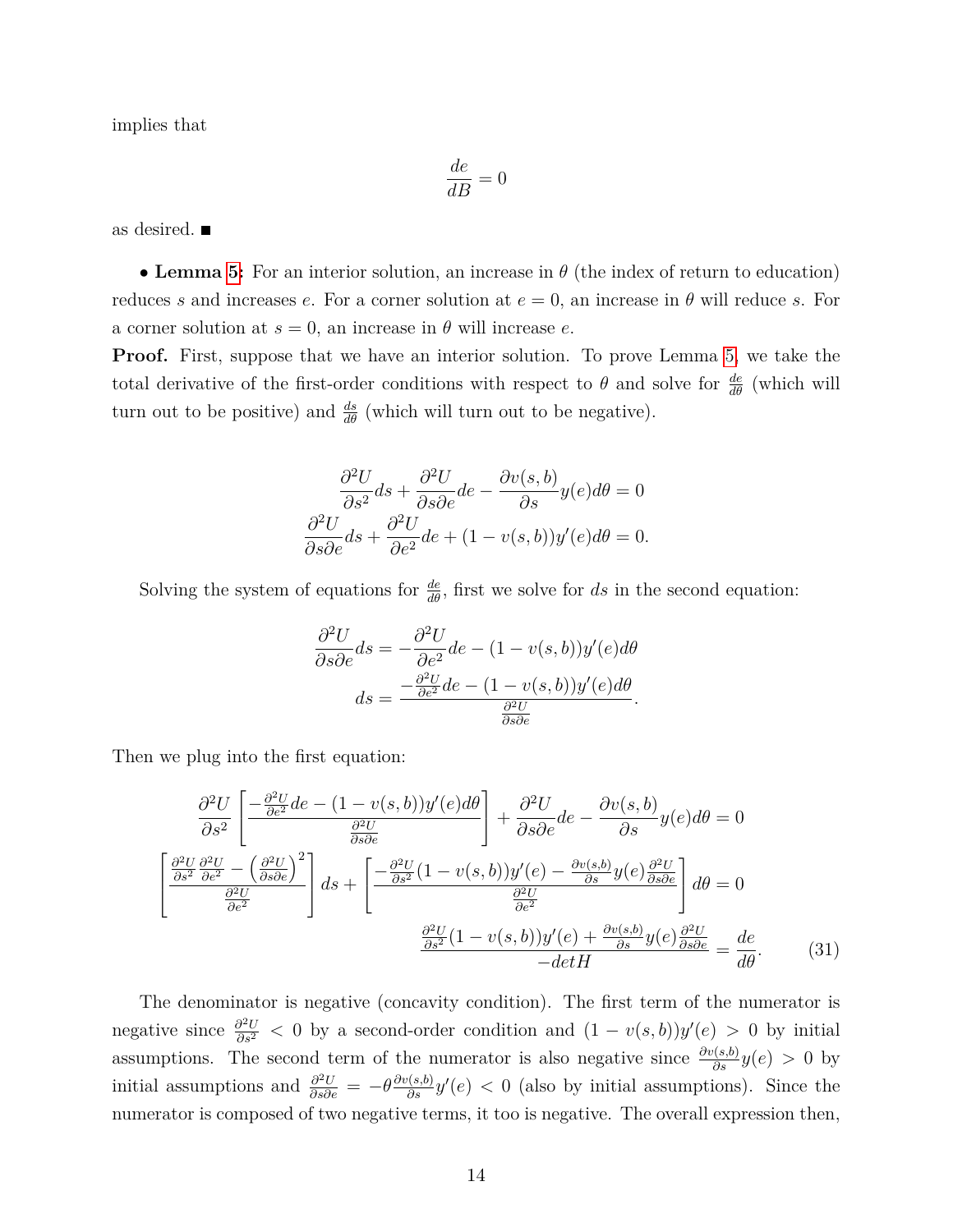with the negative numerator and denominator, is positive:  $\frac{de}{d\theta} > 0$ .

Solving the system of equations for  $\frac{ds}{d\theta}$ , first we solve for *ds* in the second equation:

$$
\frac{\partial^2 U}{\partial e^2}de = -\frac{\partial^2 U}{\partial s \partial e}ds - (1 - v(s, b))y'(e)d\theta
$$
\n(32)

<span id="page-15-0"></span>
$$
de = \frac{-\frac{\partial^2 U}{\partial s \partial e} ds - (1 - v(s, b)) y'(e) d\theta}{\frac{\partial^2 U}{\partial e^2}}.
$$
\n(33)

Then we plug into the first equation:

$$
\frac{\partial^2 U}{\partial s^2} ds + \frac{\partial^2 U}{\partial s \partial e} \left[ \frac{-\frac{\partial^2 U}{\partial s \partial e} ds - (1 - v(s, b)) y'(e) d\theta}{\frac{\partial^2 U}{\partial e^2}} \right] - \frac{\partial v(s, b)}{\partial s} y(e) d\theta = 0
$$
  

$$
\left[ \frac{\frac{\partial^2 U}{\partial s^2} \frac{\partial^2 U}{\partial e^2} - \left(\frac{\partial^2 U}{\partial s \partial e}\right)^2}{\frac{\partial^2 U}{\partial e^2}} \right] ds + \left[ \frac{-\frac{\partial^2 U}{\partial s \partial e} (1 - v(s, b)) y'(e) - \frac{\partial v(s, b)}{\partial s} y(e) \frac{\partial^2 U}{\partial e^2}}{\frac{\partial^2 U}{\partial e^2}} \right] d\theta = 0
$$
  

$$
\frac{\frac{\partial^2 U}{\partial s \partial e} (1 - v(s, b)) y'(e) + \frac{\partial v(s, b)}{\partial s} y(e) \frac{\partial^2 U}{\partial e^2}}{\frac{\partial^2 U}{\partial e^2}} = \frac{ds}{d\theta}.
$$
(34)

The concavity condition asserts that the denominator is positive. The first term of the numerator is negative since  $\frac{\partial^2 U}{\partial s \partial e} = -\theta \frac{\partial v(s,b)}{\partial s} y'(e) < 0$  and  $(1 - v(s,b))y'(e) > 0$  by initial conditions. The second term of the numerator is also negative since  $\frac{\partial v(s,b)}{\partial s}y(e) > 0$  by initial assumptions and  $\frac{\partial^2 U}{\partial s^2}$  *< 0 by a second-order condition. The numerator, composed of* two negative terms, is negative. The overall expression, with the positive denominator, is negative:  $\frac{ds}{d\theta} < 0$ .

Now, suppose that we have a corner solution at  $e = 0$ . Then equation (18) can be rewritten as

$$
\frac{\partial^2 U}{\partial s^2} ds - \frac{\partial v(s, b)}{\partial s} y(e) d\theta = 0
$$

so that

$$
\frac{ds}{d\theta} = \frac{\frac{\partial v(s,b)}{\partial s}y(e)}{\frac{\partial^2 U}{\partial s^2}} < 0.
$$

Finally, suppose that we have a corner solution at  $s = 0$ . Then equation [32](#page-15-0) can be rewritten as

$$
\frac{\partial^2 U}{\partial e^2}de + (1 - v(s, b))y'(e)d\theta = 0
$$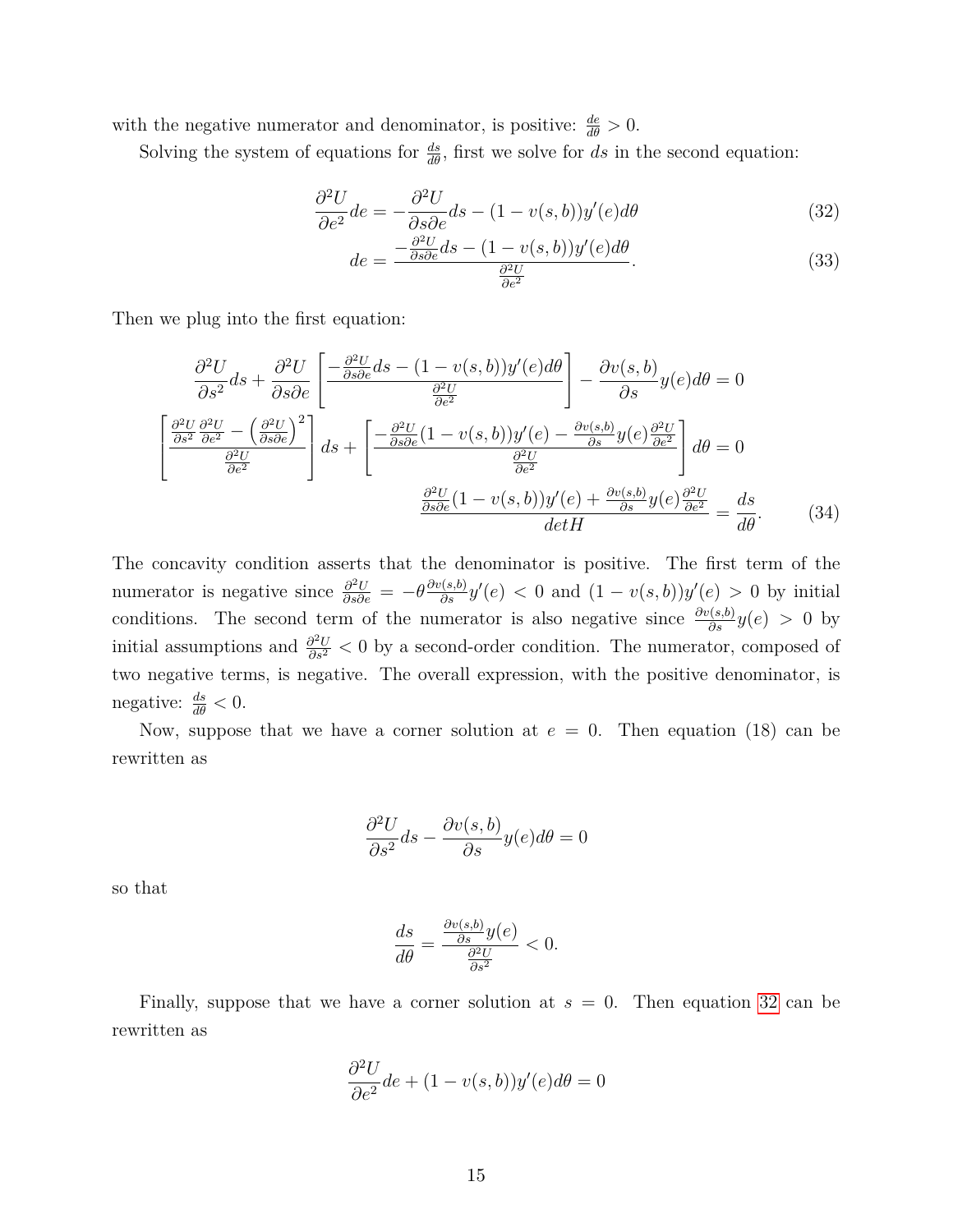so that

$$
\frac{de}{d\theta}=-\frac{(1-v(s,b))y'(e)d\theta}{\frac{\partial^2 U}{\partial e^2}}>0
$$

as desired.

#### **Comparative statics with respect to choice of relationship type**

We first prove Lemma [8,](#page--1-5) which states that when  $\gamma$  (the cost of education) decreases or increases,  $\theta_t$  (the threshold return to education above which girls choose casual relationships) moves in the same direction increases. $\theta_t$  is the value of  $\theta$  which satisfies  $U_c = U_m$ . That is,

$$
u(s_c) - \pi(s_c, a_c)D + v(s_c, b_c)B_c + (1 - v(s_c, b_c))\theta_t y(e_c) - e_c \gamma
$$
  
=  $u(s_m) - \pi(s_m, a_m)D + v(s_m, b_m)B_m + (1 - v(s_m, b_m))\theta_t y(e_m) - e_m \gamma$ .

We take the total differential with respect to  $\theta_t$ ,  $\gamma$ ,  $s_m$ ,  $e_m$ ,  $s_c$ ,  $e_c$ :

$$
\frac{\partial U_c}{\partial s_c} ds_c + \frac{\partial U_c}{\partial e_c} de_c + (1 - v(s_c, b_c))y(e_c)d\theta_t - e_c d\gamma
$$
  
= 
$$
\frac{\partial U_m}{\partial s_m} ds_m + \frac{\partial U_m}{\partial e_m} de_m + (1 - v(s_m, b_m))y(e_m)d\theta_t - e_m d\gamma.
$$

Taking into account the first-order conditions and solving for  $\frac{d\theta_t}{d\gamma}$ , we get:

$$
\frac{e_m - e_c}{(1 - v(s_m, b_m))y(e_m) - (1 - v(s_c, b_c))y(e_c)} = \frac{d\theta_t}{d\gamma}.
$$
\n(35)

The denominator is simply  $\frac{dU_m}{d\theta} - \frac{dU_c}{d\theta}$ , which is negative. The numerator is also negative, which confirms that  $\frac{d\theta_t}{d\gamma} > 0$ 

Finally, we prove Lemma [9,](#page--1-6) which states that when *a<sup>c</sup>* (the perceived chance of infection from an unprotected sex act in a casual relationship) increases and  $a_m$  does not change,  $\theta_t$ (the threshold return to education above which girls choose casual relationship) increases.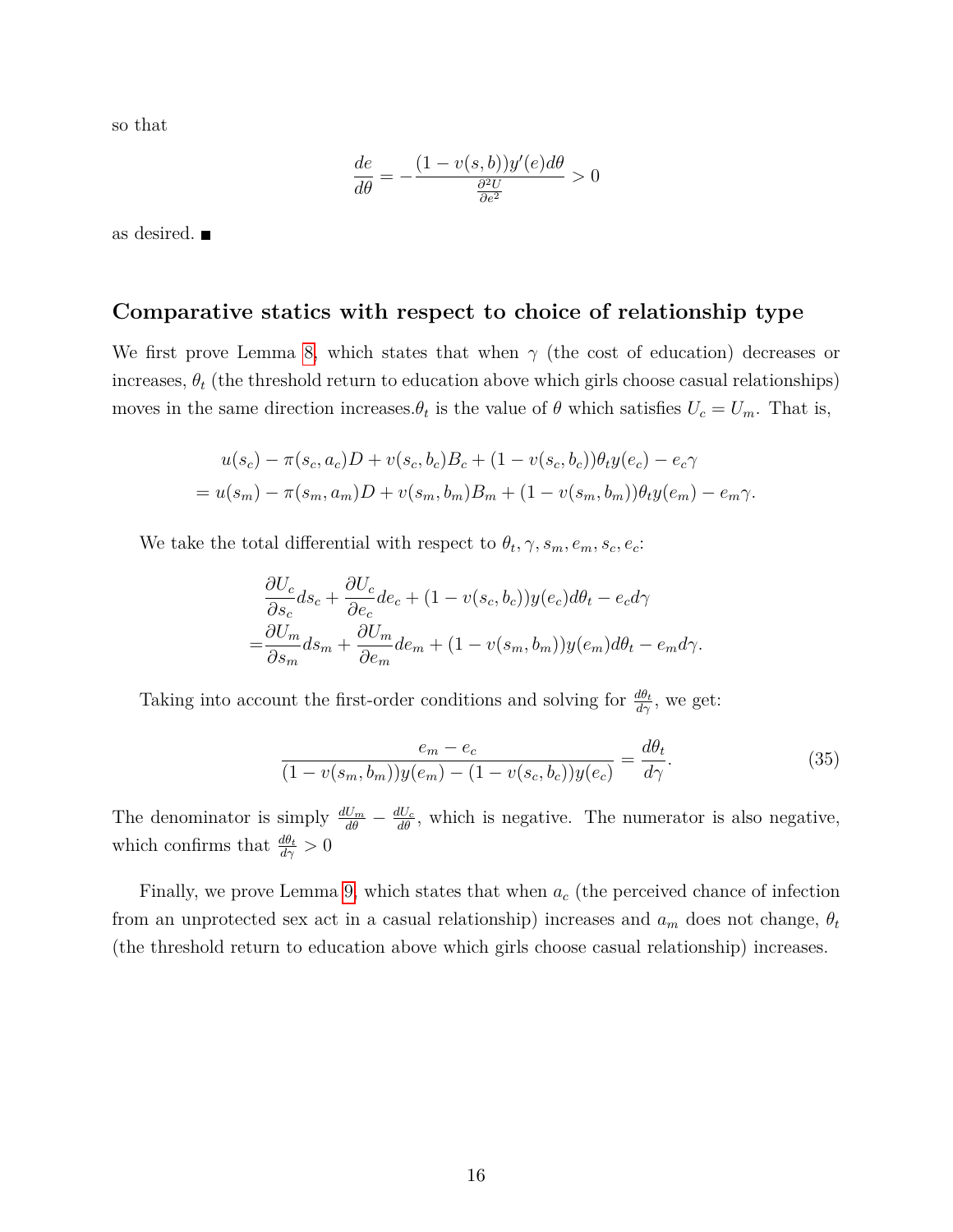**Proof.** We take the total differential with respect to  $\theta_t$ ,  $a_c$ ,  $s_m$ ,  $e_m$ ,  $s_c$ , and  $e_c$ :

$$
\frac{\partial U_c}{\partial s_c} ds_c + \frac{\partial U_c}{\partial e_c} de_c + (1 - v(s_c, b_c))y(e_c) d\theta_t - \frac{\partial \pi}{\partial a_c} Dda_c
$$
\n
$$
= \frac{\partial U_m}{\partial s_m} ds_m + \frac{\partial U_m}{\partial e_m} de_m + (1 - v(s_m, b_m))y(e_m) d\theta_t
$$
\n
$$
- \frac{\partial \pi}{\partial a_c} D
$$
\n
$$
\frac{-\frac{\partial \pi}{\partial a_c} D}{(1 - v(s_m, b_m))y(e_m) - (1 - v(s_c, b_c))y(e_c)} = \frac{d\theta_t}{da_c}.
$$
\n(37)

As above, the denominator is negative. The numerator is negative since  $\frac{\partial \pi}{\partial a_c} D > 0$ . Hence, *dθt*  $\frac{d\theta_t}{da_c} > 0.$ 

$$
\qquad \qquad \blacksquare
$$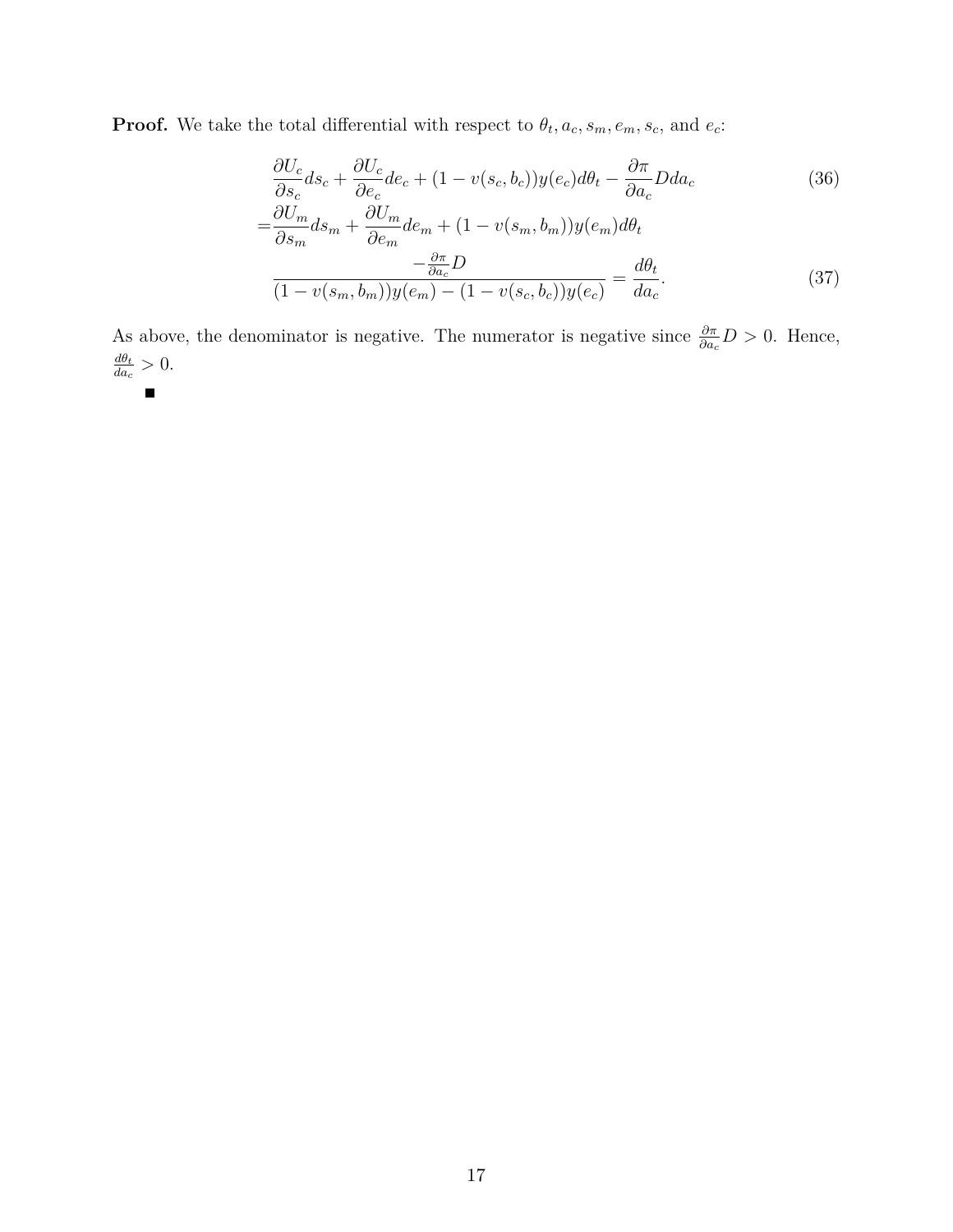# **Appendix C: Numerical Example**

The following is a numerical example that shows that the set of results we observe in our data can be obtained under reasonable circumstances. It is neither a calibration nor a test of the model; instead, it is simply a numerical example to show that the model *can* deliver similar results to our empirical data.

Assume the following functional forms:

- $u(s) = 3.8s 0.5s^2$
- $y(e) = 2 \log(e + 1)$

We assume the following baseline parameter values:  $D = 10$ ,  $B_c = 2.5$ ,  $B_m = 3.5$ ,  $a_c =$  $a_c^* = 0.04$ ,  $a_m = a_m^* = 0.03$ ,  $b_c = 0.15$ ,  $b_m = 0.22$ ,  $y_0 = 3$  and  $\gamma = 0.31$ . For  $\theta$ , the return to education, we consider that the population is evenly distributed across four types:  $\theta =$ 1*.*8*,* 2*,* 2*.*2, and 2*.*4. With these baseline parameter values, we roughly match the pregnancy and STI rates observed in the control group.

We consider that the education subsidy program lowers the cost of education, *γ*, from 0.31 to 0.24. The HIV education program increases the perceived risk of contracting an STI when engaging in casual sex,  $a_c$ , from 0.04 to 0.052, while leaving  $a_m$  unchanged.

The chosen functional form for *u*:  $u(s) = 3.8s - 0.5s^2$ , implies that there is a satiation point for unprotected sex at  $s = 3.8$ , after which  $u'(s) < 0$ . This satiation point is sufficiently low to ensure that the cross derivative is positive at the optimum. Indeed, as shown in the main text, the cross derivative condition is  $s < \frac{-1}{\ln(1-a)}$ . Since the highest value of *a* we consider is 0.051, this condition is satisfied for any  $s < 19.1$ , and the satiation point  $s = 3.8$ satisfies the condition.

In what follows, we first numerically solve the model for an interior solution for each *θ* type under each treatment (control, stand-alone education subsidy, stand-alone HIV education, or joint program), and then calculate the resulting STI rates, pregnancy rates, education attainment and utility levels for each type and for the overall population. We then solve for the corner solutions and show that the interior solution is optimal for all types.

#### **Interior Solution**

We first solve for the *θ<sup>t</sup>* threshold under which committed relationships are preferred and above which casual relationships are preferred. As predicted, the education subsidy lowers the threshold while the HIV education program increases it: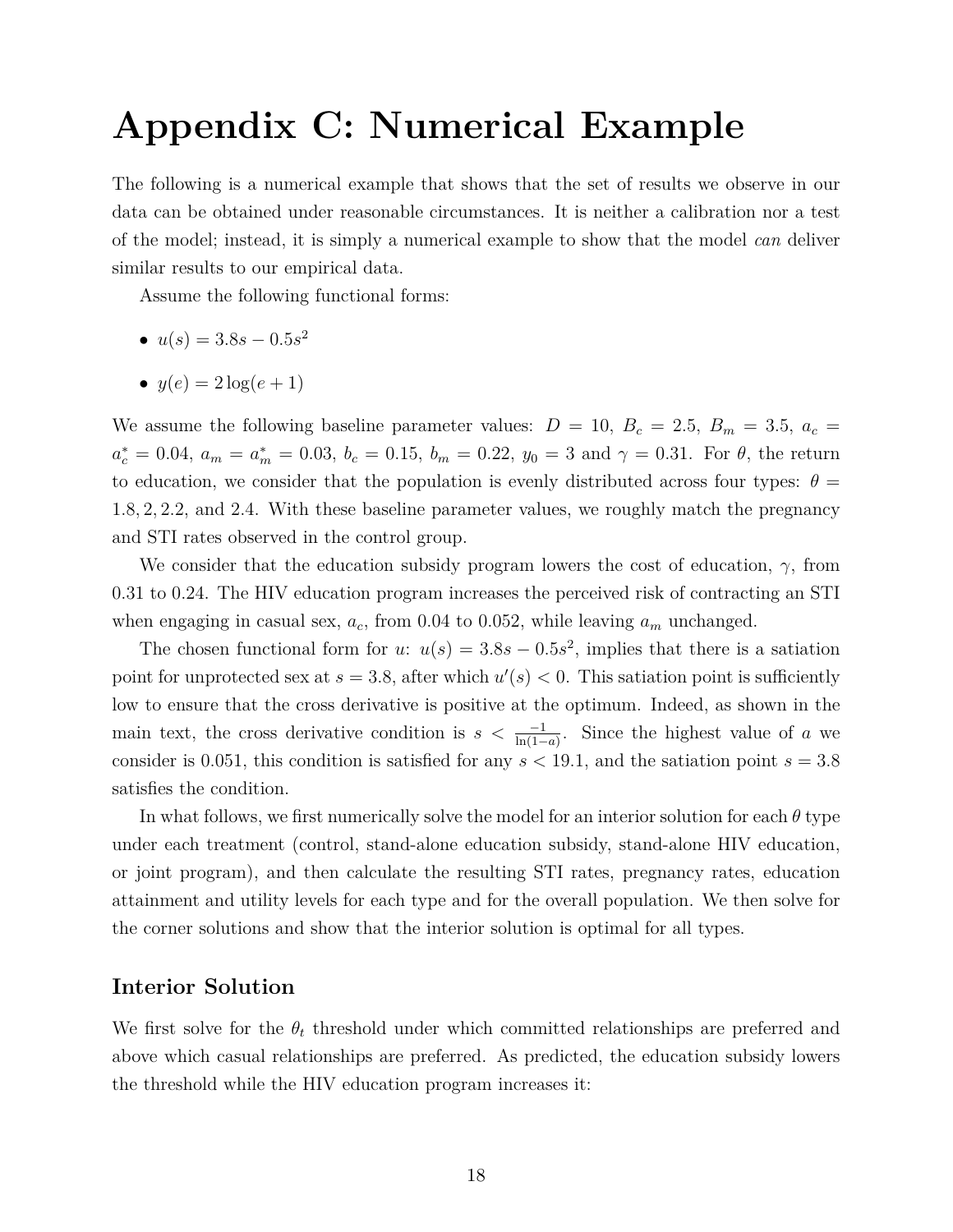|                               | $\theta_t$ threshold |
|-------------------------------|----------------------|
| Control                       | 2.06                 |
| Stand-Alone Education Subsidy | 1.90                 |
| Stand-Alone HIV Education     | 2.33                 |
| Joint Program                 | 2.16                 |

Table 1: *Values of threshold*  $\theta_t$  *under each program (interior solution)* 

Thus, in the control group, half the population chooses a committed relationship (those with  $\theta = 1.8$  and  $\theta = 2$ ), and the other half chooses casual relationships. The education subsidy induces the type 2 girls (those with  $\theta = 1.8$ ) to switch to casual relationships. The HIV education program induces the type 3 girls (those with  $\theta = 2.2$ ) to switch from casual to committed relationships. The joint program induces no switching.

The following table provides STI rates that obtain for each *θ* type under each treatment, assuming an interior solution. For reference, bold indicates that the type of relationship chosen is casual (as per the threshold values estimated above). The last column shows the population average (which is simply the average across types since we assume the four types are equally prevalent.)

|                               | $\theta = 1.8$ |              |        |        | $\theta = 2$ $\theta = 2.2$ $\theta = 2.4$ Population |
|-------------------------------|----------------|--------------|--------|--------|-------------------------------------------------------|
| Control                       | 0.0944         | 0.0902       | 0.1032 | 0.0965 | 0.0961                                                |
| Stand-Alone Education Subsidy | 0.0909         | $\,0.1044\,$ | 0.0975 | 0.0896 | 0.0956                                                |
| Stand-Alone HIV Education     | 0.0944         | 0.0902       | 0.0852 | 0.0915 | 0.0903                                                |
| Joint Program                 | 0.0909         | 0.0858       | 0.0926 | 0.0843 | 0.0884                                                |

Table 2: *STI rates by θ-type under each program (interior solution)*

As in our data, the two stand-alone programs have a minimal impact on the STI rate, while the joint program reduces it substantially.

The table also illustrates how the two stand-alone programs each have an ambiguous effect on STI rates, as they affect different types in different directions. For example, the education subsidy program decreases the STI rate among girls who do not switch types of relationship. However, among those induced to switch from committed to casual relationships (the subgroup with  $\theta = 1.4$ ), the education subsidy program increases STI rates. The population effect thus depends on the magnitude of the changes in STI rates, as well as the relative sizes of the population types. Under our parameter assumptions, the effect is slightly negative. In contrast, for the joint program, the STI rate unambiguously decreases for all types as there is no switching.

The following table provides the pregnancy rates by treatment and type. As above, bold indicates that casual relationships are chosen.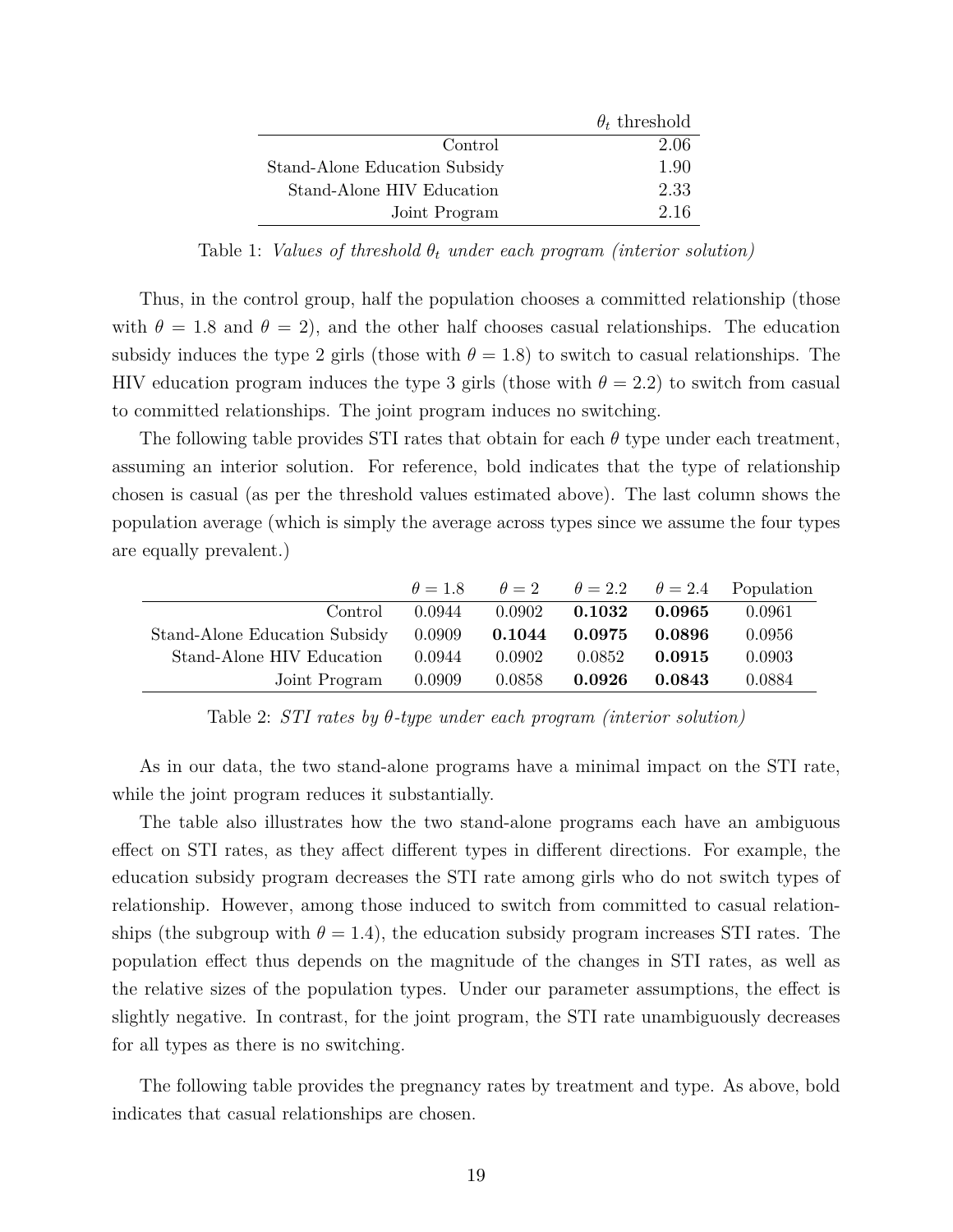|                                      | $\theta = 1.8$ |                   |        |        | $\theta = 2$ $\theta = 2.2$ $\theta = 2.4$ Population |
|--------------------------------------|----------------|-------------------|--------|--------|-------------------------------------------------------|
| Control                              | 0.5548         | 0.5376            | 0.3519 | 0.3324 | 0.4442                                                |
| Stand-Alone Education Subsidy 0.5404 |                | $\mathbf{0.3553}$ | 0.3353 | 0.3120 | 0.3858                                                |
| Stand-Alone HIV Education            | 0.5548         | 0.5376            | 0.5163 | 0.3176 | 0.4816                                                |
| Joint Program                        | 0.5404         | 0.5189            | 0.3209 | 0.2957 | 0.4190                                                |

Table 3: *Pregnancy rates by θ-type under each program (interior solution)*

The stand-alone education subsidy program clearly reduces the pregnancy rate, while the stand-alone HIV education program slightly increases it. The joint program decreases the pregnancy rate, but not as much as the stand-alone education subsidy.

The next table provides the education attainment by treatment and type:

| $\theta = 1.8$ |      |       |           |                                                       |
|----------------|------|-------|-----------|-------------------------------------------------------|
| 4.17           | 4.97 | 8.20  | 9.34      | 6.67                                                  |
| 5.89           | 9.74 | 11.19 | 12.76     | 9.90                                                  |
| 4.17           | 4.97 | 5.87  | 9.57      | 6.14                                                  |
| 5.89           | 7.02 | 11.45 | 13.099.36 | 9.36                                                  |
|                |      |       |           | $\theta = 2$ $\theta = 2.2$ $\theta = 2.4$ Population |

*Table 4: Levels of education chosen by θ-type under each program (interior solution)*

Analogously, the stand-alone education subsidy increases overall educational attainment, while the stand-alone HIV education program slightly decreases it. The joint program increases educational attainment, but not as much as the education subsidy alone.

Finally, we show the utility levels for each type under each treatment group. This is needed to rule out the corner solutions (which we solve below).

|                               |       |       | $\theta = 1.8$ $\theta = 2$ $\theta = 2.2$ $\theta = 2.4$ |       |
|-------------------------------|-------|-------|-----------------------------------------------------------|-------|
| Control                       | 12.41 | 12.72 | 13.21                                                     | 13.81 |
| Stand-Alone Education Subsidy | 12.75 | 13.24 | 13.88                                                     | 14.57 |
| Stand-Alone HIV Education     | 12.41 | 12.72 | 13.07                                                     | 13.54 |
| Joint Program                 | 12.76 | 13.13 | 13.61                                                     | 14.32 |

*Table 5: Utility levels by θ-type under each program (interior solution)*